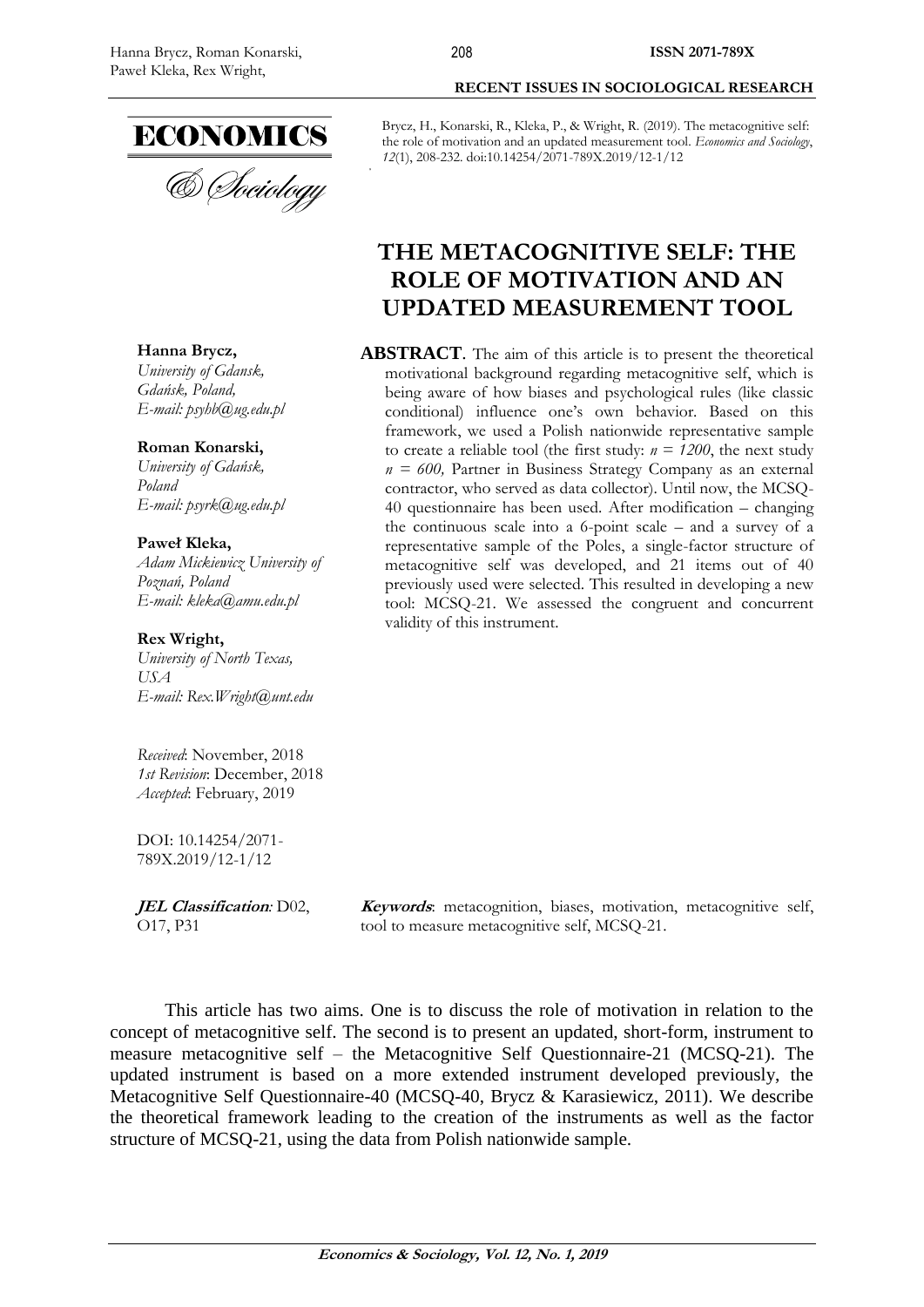#### **Metacognition**

The concept of "knowledge of one's own knowledge" – i.e., metacognition – was first developed in philosophy (for perspectives, see Sachs, 2001). It was introduced into psychological science by Wilhelm Wundt (1883, 1896) and has attracted increasing attention in ensuing years (Brinol & DeMarree, 2012; Efklides & Valachopoulos, 2012; Flavell, 1979; Koriat, 2007; Schwarz, 2015; Nelson & Narens, 1990; see also: Petty & Fabrigar, 2008). Metacognition is also important research area in sociology (e.g. via focus on recognition of the importance of the audience member, content of media message in understanding media effects: Becker, Kosicki, (1995), and political science (e.g. metapractises addresses political issues, Gunnel, 2009). Jost, Kruglanski and Nelson (1998) argued that metacognition occurs when people think about their own mental states or corresponding states in the minds of other people. Dunlosky and Metcalfe (2009) defined it as intrinsically motivated thinking about one's own thinking

Metacognition can help people create complex knowledge about how they and others function socially, cognitively, and emotionally (Kruglanski, 1989). Creation of such knowledge allows people to form lay theories of personality, mind, and attitudes that significantly influence their behavior (e.g., Dweck, 2000). Metacognition also can help create tasks motivation (Scholer & Miele, 2016). Without a doubt, the quality of "thinking about thinking" and its result (such as a given mind theory or trait theory) determine the whole spectrum of social behaviors, such as making friends with specific people, successful planning, completing actions, correcting biases (e.g. Wegener & Petty, 1995), or producing bias (Schwarz, 2015), etc.

Simultaneously with the development of the knowledge of human metacognition, tools to measure this phenomenon were created. Among these tools, researchers developed questionnaires of metacognitive awareness (e.g., the Metacognitive Awareness Inventory, MAI; Schraw & Dennison, 1994) and of meta-awareness of various areas of life, such as learning strategies (Pressley, 2000), and even of metacognition of one's own mathematical skills (Efklides & Valachopoulos, 2012). On the other hand, clinical psychologists focused on dysfunctional metacognition that fosters rumination. The Metacognitive Questionnaire, MCQ-30 was created (Carthwright-Hatton & Wells, 1997; Polish adaptation: Dragan & Dragan, 2011) to measure metacognitive beliefs and their relationship with lingering emotional dysfunctions. Wells and Matthews (1996) showed that dysfunctional beliefs are a basis upon which psychic disturbances form and continue to exist. Individuals who score higher in this questionnaire are more likely to suffer from nervousness, anxiety attacks, obsessivecompulsive symptoms, hallucinations, anorexia, and major mental disturbances (such as psychosis). Dysfunctional beliefs might affect economic and political decisions. Thus poor economic performance suffer from self- evaluation errors (Schlosser, Dunning, Johnson, & Kruger, 2013, Danaj, Lazanyi, & Bilan, 2018).

Adaptive metacognition cited in positive psychology not only assumes the absence of maladaptive features in human beings, but also the presence of adaptive dispositions fostering motivation (Beer & Moneta, 2010; Polish adaptation: Konarski & Brycz, 2017). Based on this brief description of our approach to metacognition, we wish to present the construct of metacognitive self (MCS).

## **Metacognitive Self**

A new concept of MCS, accompanied by an instrument to measure the construct, is presented in this article. In general, MCS pertains to self-awareness of biases. In the introduction above, we mentioned the positive motivational roles of "adaptive"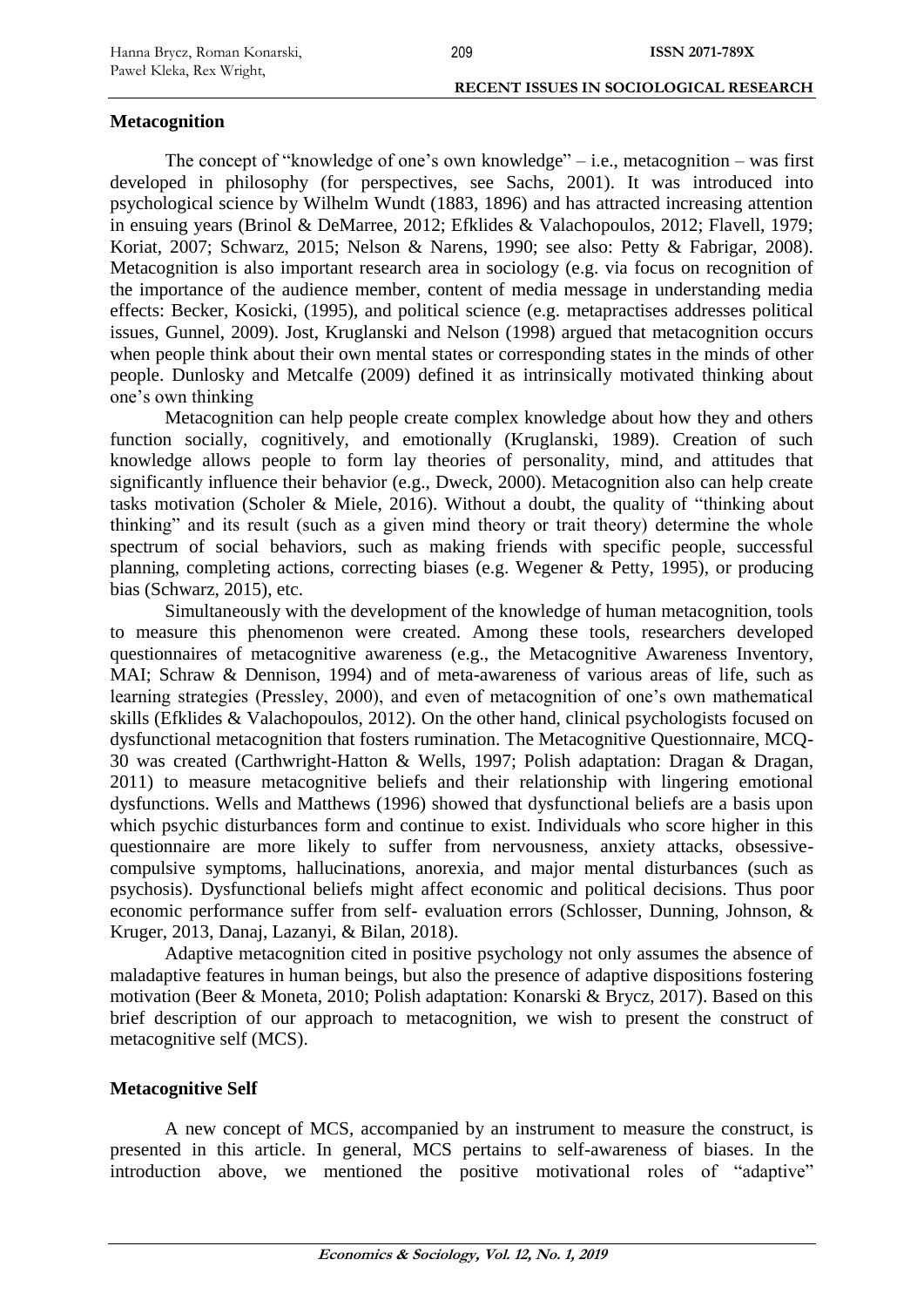metacognition. It appears that one of those is to have insight into one's own psychological rules or biases (such as the illusion of control; Langer, 1975).

This is the right place to provide a few examples of different biases, called now psychological rules of human mind. One of them is illusory correlation, which occurs when the presence of causal relationship is perceived where, in fact, merely a coincidence in time exists (Nisbett & Borgida, 1975). For example, seeing a dirty, sloppily dressed man in a station waiting room leads us to associate the place and clothes of a person with his other presumed features, such as being unemployed or homeless. The very same man, behaving the same way and also seen in the station waiting room, but dressed in clean and neat clothes, would promote entirely different associations – for example, that of a person on a business trip. Our bias is that we prematurely correlate several features: how a person looks and where he or she is located become a basis for classifying that person within a certain category. The "illusory correlation" is fundamental to how stereotypes or prejudices are formed (Chapman & Chapman, 1969). Another common tendency is "confirmatory bias" (Heider, 1958). It is a human need that those beliefs about the nature of things that occurred to us first tend to be confirmed. For example, a doctor who diagnosed on the basis of initial information would use test results to confirm the diagnosis, as long as some powerful results do not obviously contradict that diagnosis. Another example of confirmation bias is the following: the appearance of a newly met person arouses our reluctance and an initial negative opinion; in consequence, we look for negative information about that person to confirm our earlier assumptions. This latter example is what is also called "the devil effect" – it is manifested, among other things, in attributing negative personality features to unattractive people (Harvey & Smith, 1977). Moreover some biases are basis for aggression. Ultimate attribution error, for example, enlarges fundamental attribution bias on ingroup vs. outgroup ground. Ultimate attribution error let ingroup members think that negative acts of outgroup members are caused by their traits (regardless of situation). The kind of error allows for nationalism, discrimination, etc, as minority studies appeal (Kephart, 1950).

Since the 1970s, there has been a flood of reports on biases, errors, illusions, and fallacies, and the human mind has been called irrational (e.g. Nisbett  $\&$  Ross, 1980). However, the development of our civilization and its scientific progress question this approach to human functioning. Do errors and illusions really hinder development? Can the metacognitive insight into one's irrationality be adaptive? Ruminating about being irrational is hardly adaptive, just as clinicians claim (Wells & Matthews, 1996). In terms of clinical psychology, we can also consider the fact that many biases are exploited by manipulators (sociopaths, psychopaths), who cruelly use the knowledge of human errors for their own ends and at the expense of others. For example, domineering individuals who enjoy using violence in a dyad, utilize the so-called commitment and consistency trap – to which the ill-treated partner succumbs by staying in a toxic relationship (Cialdini, 1994). Moreover Fleming (2013) warned against political extremes and extremist politics, all based on biases and errors. What is visible here is an asymmetry in one's ability to perceive biases in one's own vs. someone else's behavior. Quite common knowledge about the biases of others does not easily translate into recognizing the influence that various psychological rules have on one's own behavior (Brycz, 2011; Pronin, Lin, & Ross, 2002). In the example above, the manipulators in family or in politics are fully aware of his or her partner's submission and fear of leaving the relationship that they have invested so much in. These, however, are not perceived by the victim.

It should be noted, however, that psychological rules do not exist solely to be exploited by manipulators. Quite the opposite, most biases (e.g., the ones resulting from how heuristics operate) help us to function effectively (Nisbett & Ross, 1980). Since the paper by Kahneman and Tversky (1973), many disturbances in rational thinking and decision making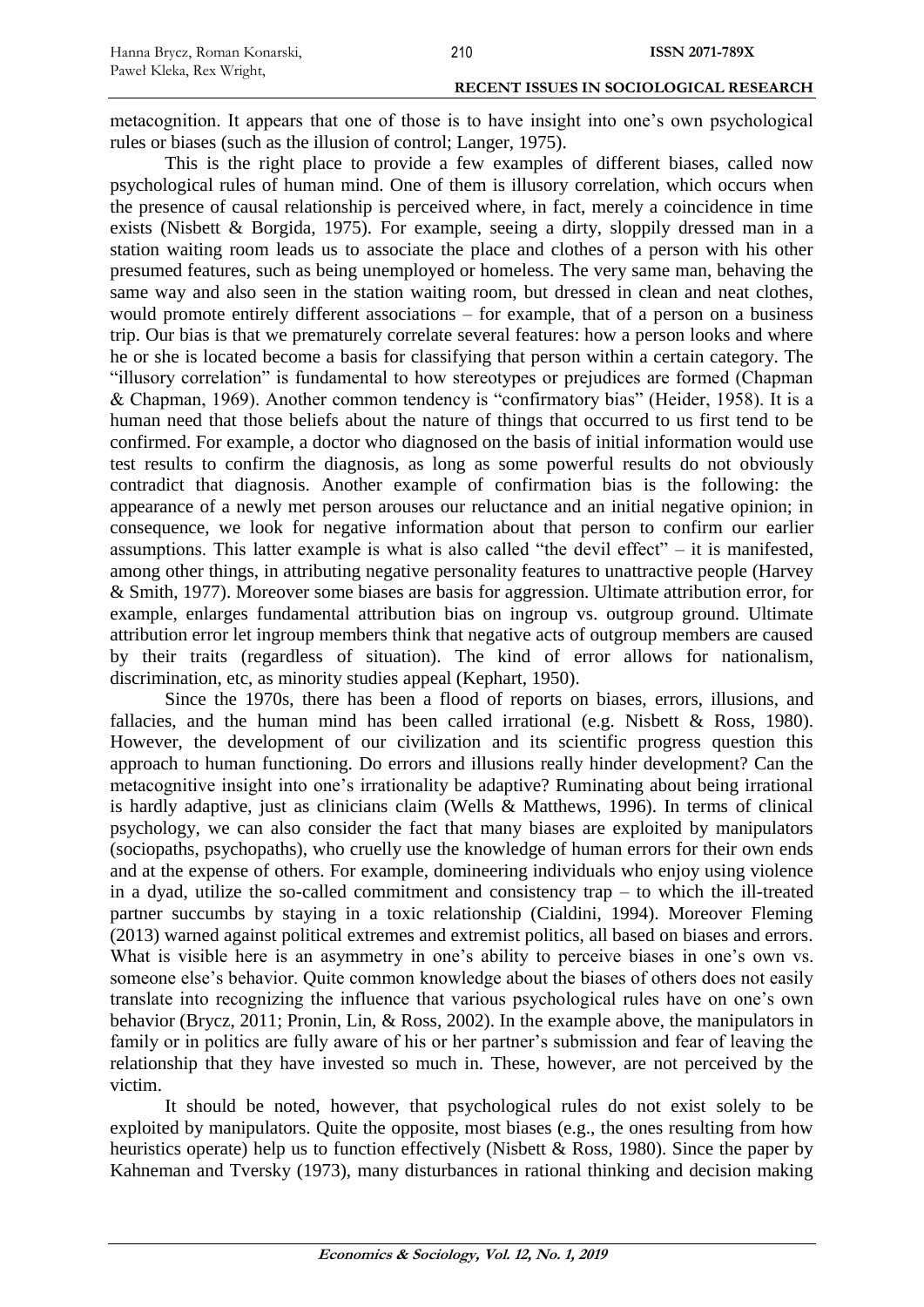have been identified; these, however, were produced evolutionarily as a result of our adaptation to living in social groups. What is more, they serve their purpose to this day (e.g., the reciprocity principle, also called social glue; Cialdini, 1994). Taylor and Brown (1988) argue that manifestations of so-called deviations from rationality are one of the conditions of mental health. This view is challenged by Colvin and Block (1994). They suggest that excessive use of biases, such as a constant search for positive information about oneself (selfenhancement), is not conducive to good adaptation, although it is, indeed, important to use the feedback provided by our environment. Sociologists (Robb, 1978) underline difficulties and cons rather than pros flowing from biases. Inter - group relations are vulnerable provoking conflicts. However positivity bias fosters negotiations, and satisfactory solutions (Markowska - Przybyła, & Ramsey, 2015).

The construct of MCS is consistent with the idea of the evolutionarily developed motivationally adaptive role of biases, as proposed by Taylor and Brown (1988), while at the same time it accepts the limitations of this theory specified by Colvin and Block (1994). Therefore, it embraces the Aristotelian idea of the golden mean when it comes to the adaptive role of psychological rules. We claim that knowing about some of the deviations from rationality or some rules in one's behavior can – to a varying degree – encourage motivation and self-regulation. For example, although high-MCS individuals are more likely to have their behaviors influenced by psychological rules and biases than low-MCS individuals, this does not mean they are not capable of self-reflection. On the contrary, deep insight into one's self relies on a lasting capability to accurately evaluate one's actions. High-MCS individuals (as compared with low-MS individuals) more often motivated to use information which helps their self-knowledge and psychological self-repair, while their level of seeking self-enhancing information remains the same (Brycz, Wyszomirska-Góra, Bar-Tal & Wisniewski, 2014; Brycz, Wyszomirska-Góra, Konarski, & Wojciszke, 2018). Probably, high metacognitive self enhances one's abilities to monitor one's behavior according to internal and external motivational standards, fosters accurate self-evaluation, and also leads to automatization of knowledge about the self (which would otherwise not be readily available). This permits the use of beneficial effects of the biases, as well as avoiding unhealthy rumination and affective disorders with dominating depressive tendencies.

Therefore, knowledge about one's psychological biases and rules should belong to the adaptive and motivating kind of knowledge. In order to increase the likelihood that what we study is, indeed, adaptive metacognition, 129 biases (like: mistaken in logical thinking, illusory correlation, confirmation bias, Nisbet, & Ross, 1989; attribution biases, Weiner, 2018) together with psychological rules (like goal commitment, Belanger, Schumpe, Lafreniere, Giacomantonio, Brizi, & Kruglanski, 2016) were evaluated by competent judges and rated on five dimensions (Brycz, 2011). The attempt to establish what amount of knowledge about given biases would be more motivationally adaptive than knowledge of other biases or rules appeared crucial. To do that, competent judges evaluated each of the 129 biases to assess the extent to which knowledge about each bias fosters features anchored in intrinsic motivation that enhances life satisfaction (Hefer & Dreisbach, 2016; Luhmann & Hennecke, 2017):

- 1) self-regulation,
- 2) self-monitoring,
- 3) delaying gratification,
- 4) self-distance,
- 5) preserving moral standards.

The purpose of this procedure was to identify the tendencies which – once they live in an individual's consciousness as his or her own (a part of the strong self- digest, Higgins, Kruglanski, 2000) – help in features of intrinsic motivation like: self-regulation, self-control,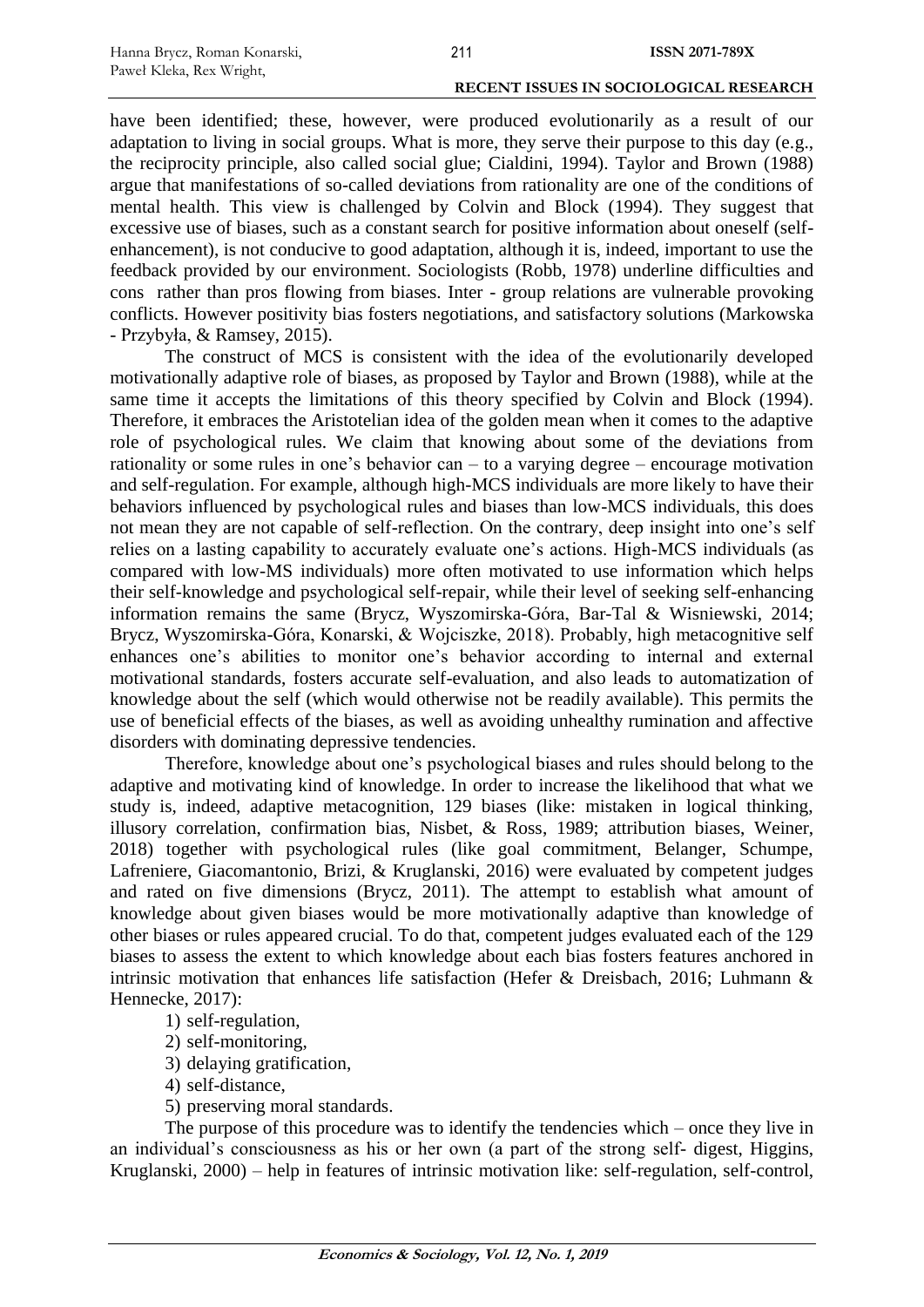motivation (by delaying gratification), maintaining socially important standards and moral norms, and – which is crucial – in keeping a healthy self-distance. Our judges were psychologists holding a master's degree and fifth-year students of psychology at the University of Gdańsk. The judges demonstrated accuracy in all five dimensions and agreed in their opinions (Kendall's W was significant). The results for all five dimensions were positively and quite strongly interrelated, which allowed us to single out 40 regularities with the highest scores on all the above dimensions (Brycz & Karsiewicz, 2011). Knowledge of these 40 regularities in one's behavior constitutes metaknowledge of self – adaptive insight into psychological biases and rules, one that is held in both semantic and episodic memory. In other words, metacognitive self as self- awareness of biases is the accurate recognition of adaptive psychological biases and psychological rules guiding one's behavior.

Accordingly, MCS, as anchored in intrinsic motivation, should encourage selfregulation, perseverance, and self-efficacy. Previous studies (Brycz, 2011) show that high-MCS individuals (vs. low-MCS individuals) are highly intrinsic motivated to work under conditions of overload, have a high need for achievement, and are more pronounced in accepting values such as self-directedness and achieving. What is more, high-MCS individuals (as opposed to low-MCS individuals) are more aware of the fact that certain events in life are beyond anyone's control (Brycz, Jurek, Wojciechowska, Peplińska, & Bidzan, 2014). In addition, as mentioned above, high-MCS individuals, simultaneously believing in their low ability to achieve cognitive structuring (which implies piecemeal processing), indeed, display biases more often than low-MCS individuals (Bar-Tal, Brycz, Dolinska, & Dolinski, 2017). On the one hand, this result confirms the tool's validity (the higher MCS, the larger the biases); on the other hand, along with other results, it confirms that certain biases in our thinking and feeling may be motivationally adaptive (as postulated by Taylor & Brown, 1988).

## **The Metacognitive Self Questionnaire-40**

Ever since the work on metacognitive self began, there has been a need for a tool to measure metacognitive self. Brycz and Karasiewicz (2011) proposed the first version of the metacognitive-self questionnaire, MCSQ-40. The questionnaire turned out to be valid and reliable, with high content validity, even though groups of test subjects ( $N = 1903$ ) were recruited mainly from among students and young working adults. The questionnaire is composed of 40 items corresponding to the 40 previously isolated adaptive psychological rules or biases. Each of them was presented in an episodic form. Participants ranked each item, one by one, on a scale ranging from 0% (does not apply) to 100% (fully applies), to indicate to what extent a given regularity is manifested in their behaviors. It is true that these regularities (such as heuristics or the rules of social influence) are, in fact, statistical generalizations, but their common occurrence has been proved and replicated by many researchers. This is why we initially believed that the more our subjects saw the rules and biases in themselves, the greater were their insight into the self (metacognitive self). Further studies revealed that there is, in fact, a positive correlation between one's score on the MCSQ-40 scale and a tendency to demonstrate biases in one's behavior (Brycz et al., 2014). The index value of metacognitive self was either the mean or the sum resulting from the assessment of all 40 regularities, calculated individually for each participant.

Owing to insufficient methodological purity in the construction of MCSQ-40 (the tested sample was heterogeneous in terms of age, education, and origin), we decided to create a more reliable tool to measure the levels of metacognitive self in strict compliance with the strongest determinants of psychological research methodology.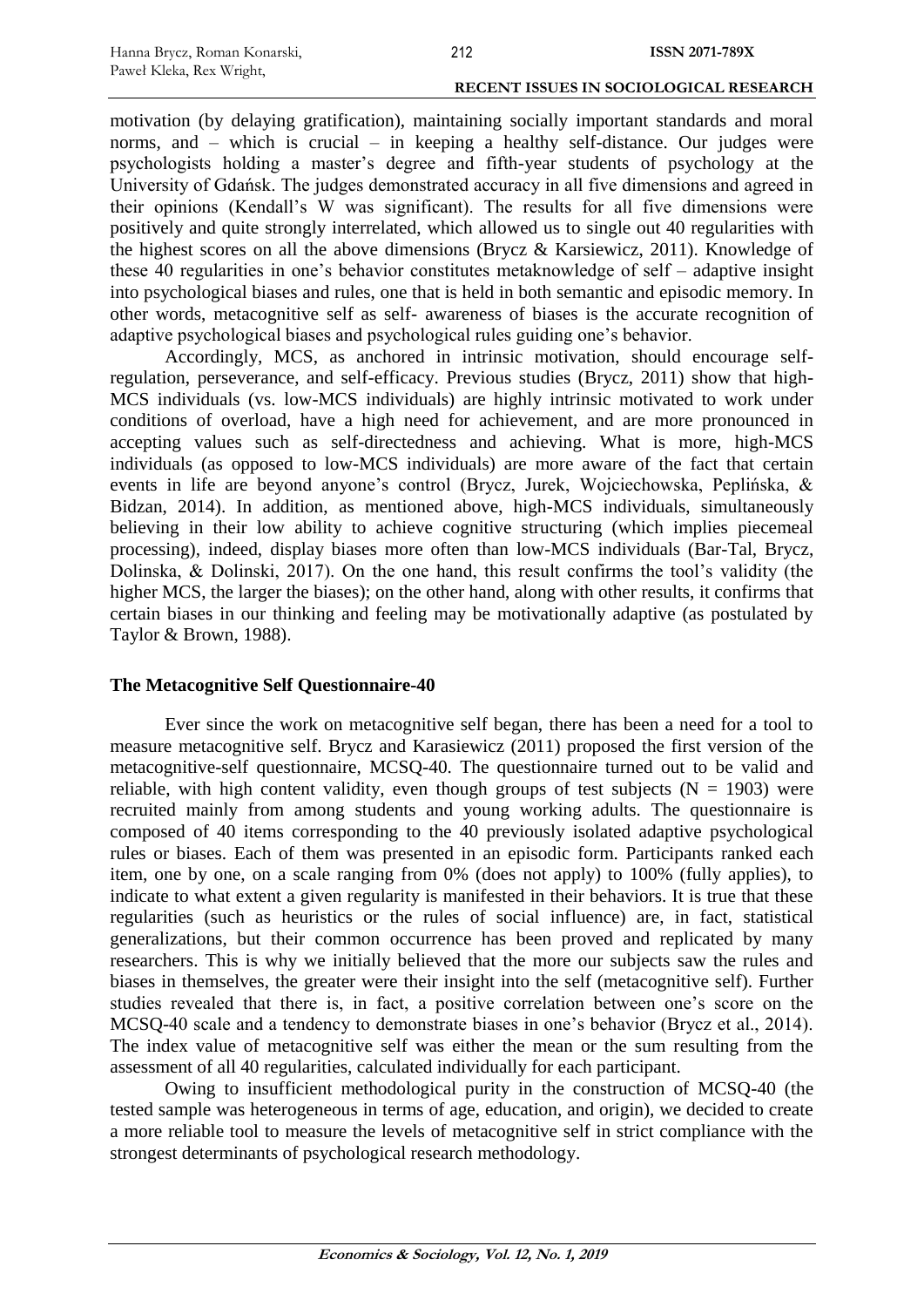The test sample is a representative sample of Poles. The MCSQ-40 questionnaire was unified regarding the episodic character of each presented rule or bias, and was stylistically improved. We also decided to use the Likert scale (as attached) instead of the continuous 0- 100% scale; this was because the respondents were limiting themselves to discrete points when using the former scale anyway, and, from a human perspective, the latter scale is easier to grasp. These considerations prompted us to change the continuous scale (methodologically powerful) to the ordinal scale (slightly weaker, but more understandable for participants).

We expect the MCSQ-40 to have a hierarchical factor structure with one top level factor and four sublevels factors. This is based on a theoretical approach in which metacognitive self is understood as a homogeneous whole, a psychological construct of a motivationally adaptive nature. Why do we think MCSQ-40 is a monolith? This is because of the theoretical approach relevant to considering metacognition. We have already outlined the theories that treat metacognition as adaptive (Beer & Moneta, 2010) and maladaptive (Wells & Matthews, 1996). The authors postulated their models to hierarchical structure ending in a single-factor structures, even though they encompass different substantial areas. In the case of maladaptive metacognition, this can be a tendency to ruminate on the self, concentrating on the symptoms of one's disease, etc. On the other hand, adaptive metacognition involves high skills in acquiring self-related knowledge and monitoring one's behavior. The test also contains items that check whether a participant demonstrates motivation to learn about himor herself. Metacognitive self is a kind of self-knowledge, more exactly, self-awareness of biases that foster self-regulation. It encompasses the social and cognitive functioning of a person in various areas of life. These areas include: the laws of memory (e.g., the knowledge of "intrusions" or "false alarms"), rules in decision-making (e.g., the knowledge of postdecision regret or seeking information confirming one's choice), the knowledge of social influence (the reciprocity principle, the commitment and consistency principle, liking, etc.), and the knowledge of many more rules, such as a shift in self-attribution over time or the pathetic fallacy. We assume that although adaptive self-knowledge comprises different areas, it determines better self-regulation only when integrated (not fragmented, for example concerning only one's memory). What is more, all five dimensions on which the judges rated our 129 psychological regularities (self-regulation, self-distance, self-monitoring, delaying gratification, moral norms) are theorized to form one joint motivational dimension of selfawareness of biases – one that is subjective and having important regulatory functions (Alicke, Dunning, & Krueger, 2005). On the other hand, as was mentioned above, biases, irrationalities, illusions, fallacies (nowadays commonly called psychological rules) belong to certain categories connected with various areas of human functioning, such as attribution errors, illusions in logical reasoning, mistakes in decision-making, principles of social influence, etc. Therefore, we expect that analysis will reveal sub-factors in hierarchical structure covering the identified areas.

## **The Metacognitive Self Questionnaire-21**

## *Method*

The construction of a short form of the Metacognitive Self Questionnaire-21 (MCSQ-21) and establishing its psychometric properties consisted of two phases, conducted with two independent samples of participants. The primary goal of phase one was shortening the long form (MCSQ-40) of the questionnaire and establishing the factor structure of the MCSQ-21. This part of the project was conducted in a calibration sample of  $n = 1,204$  participants. Phase two consisted of cross-validating the factor structure of the MCSQ-21 established in phase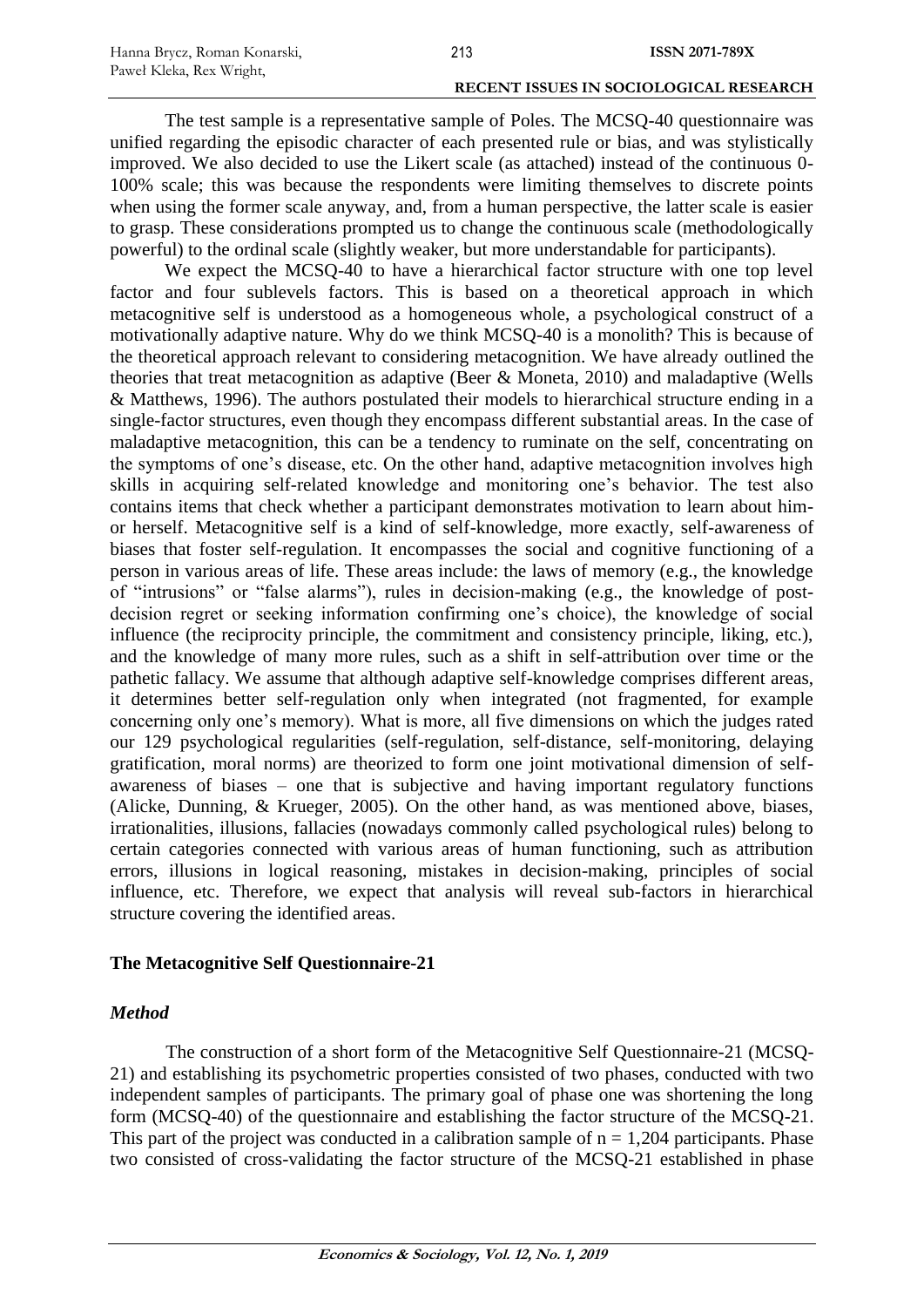one and assessing its measurement reliability and validity. This part of the project was conducted in a validation sample of  $n = 600$  participants.

## *Participants*

All participants provided written informed consent to participate in the study in reference to the reviewed and approved decision by Ethics Committee for Research Projects, Institute of Psychology, University of Gdansk (no 17a/2013). A nationally representative sample of  $n = 1204$  adult Poles between the ages of 18 and 88 participated in this part of the study. All participants provided written informed consent to participate in the study. Among the participants, 631 were female and 573 were male. Mean age of the female sample was M  $= 45.01$  years (SD = 16.17) and the male sample was M =  $46.74$  years (SD = 16.21). The education structure of the sample matched that of the Polish population and comprised 20.4% participants with primary education, 24.5% with basic vocational education, 35.6% with high school education, and 19.7% with higher education.

## *Procedure*

Participants were selected randomly from the personal identity number registry. Interviews were conducted individually at the places of residence of the participants. The study was commissioned to PBS Partner in Business Strategies service and paid by National Science Centre, grant 2013/11/B/HS6/01463. PBS delivered database. The participants were informed about the scientific aims of the research project and assured of their anonymity. There was no reward for participation in the study. Each participant completed the MCSQ-40 (described below). Completion of the questionnaire took approximately 10 minutes. At the conclusion of each interview, all participants were thanked and fully debriefed. The study was approved by the Polish Ethical Committee as compliant with ethical standards.

## *Measure*

As described in the Introduction, the MCSQ-40 (Brycz & Karasiewicz, 2011) assesses a single metacognitive factor with 40 items covering six areas of individual functioning: memory biases (4 items), attribution biases (7 items), social cognitive laws (10 items), community-agency biases (4 items), social influence (8 items), and persuasion laws (7 items). Each item presents a bias or a psychological law in the form of episodic behavior. For each item, individuals are asked to respond to the question: "How much is each statement congruent with your behavior, thoughts, and/or feelings?" Responses follow a 6-point Likerttype scale ranging from 1 (Definitely not) to 6 (Definitely yes).

## **Results**

## *Psychometric Analyses*

The primary task of this part of the study was to confirm the factor structure of the MCSQ-40 and to construct a short form of the questionnaire referred to as MCSQ-21. The fit of the factor structure and the reliability of the MCSQ-40 are reported in the current study for comparison purposes with the fit of the factor structure and the reliability obtained for the MCSQ-21. The factor structure of the MCSQ-40 and the MCSQ-21 was evaluated by confirmatory factor analysis for discrete indicators using Mplus 7.4 (Muthen & Muthen,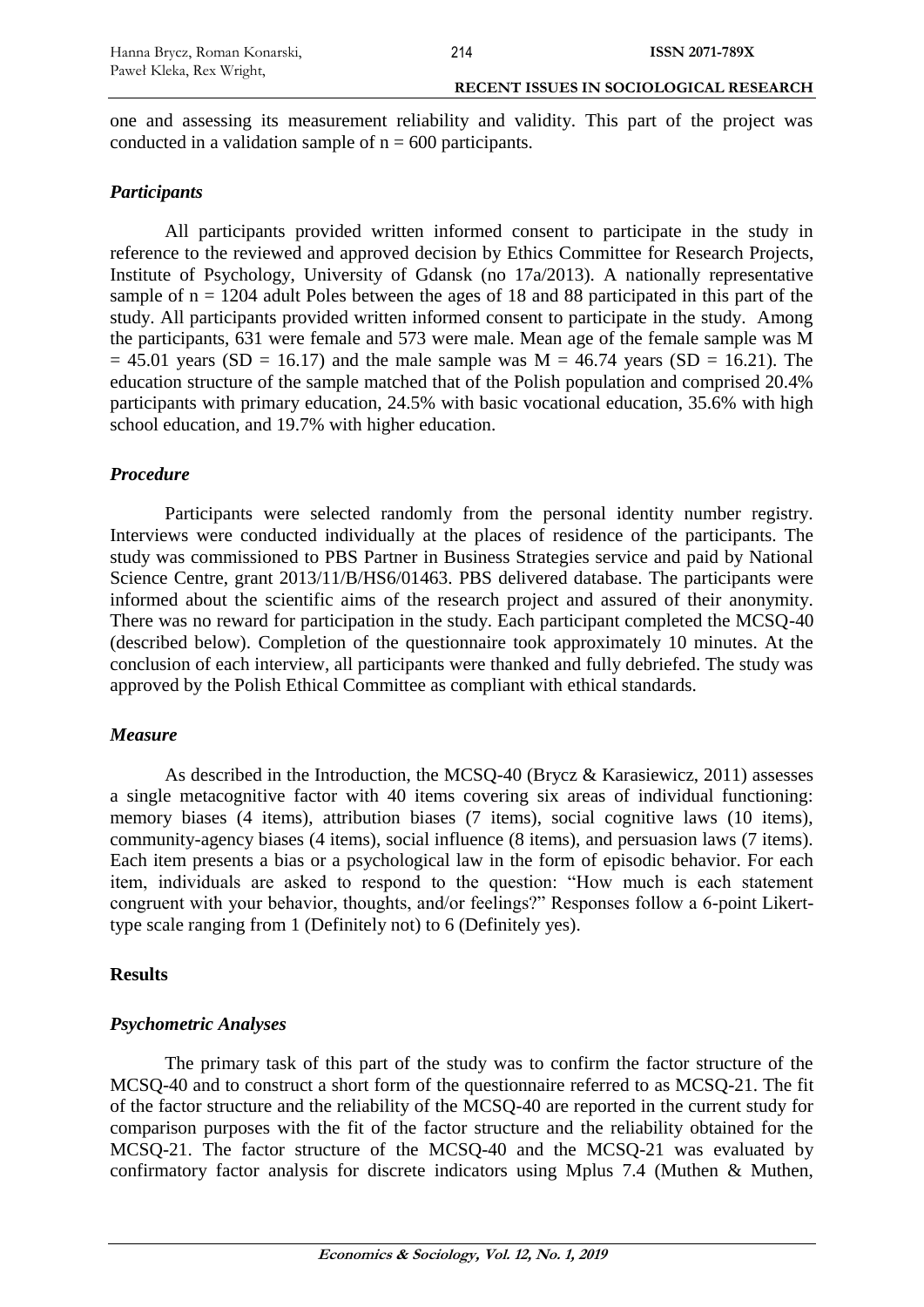1998, 2012). The CFA models were tested using the robust weighted least squares estimator (Satorra & Bentler, 1994). Since the value of the  $\chi^2_{SB}$  model-fit test statistic is inflated by a large sample size, model fit was also assessed using two widely-used indices: the root mean square error of approximation (RMSEA) and the comparative fit index (CFI).

The reliability of the long (MCSQ-40) and short (MCSQ-21) forms of the Metacognitive Self Questionnaire was assessed by means of model-based reliability estimation (Brunner & Sub, 2005; Miller, 1995; Raykov, 1997) from an appropriate CFA model estimated for each form of the instrument. It is widely known that traditional internal consistency reliability indices, such as Cronbach's alpha, underestimate reliability when items are not essentially tau-equivalent (when they have unequal factor loadings) (Graham, 2006), or when the item response scale is not continuous (Gadermann, Guhn, & Zumbo, 2012). As the assumption of tau-equivalence is unlikely to hold for our measures and the item response scales are ordinal, we utilized model-based reliability estimates based on CFA for ordinal variables utilizing polychoric correlations.

#### *The Factor Structure and Reliability of the MCSQ-40*

As the MCSQ-40 assesses a single metacognitive dimension in six areas of individual functioning, a bi-factor model (Reise, 2012) with a single general factor and six group factors was tested. In the tested bi-factor model, the general factor represents the general metacognitive self, whereas the six uncorrelated group factors represent the six areas of social and cognitive functioning uncorrelated with the general factor. For the purpose of model fit comparison, the fit of a six correlated-factors model and a single-factor model was also examined. The two models constitute rival and successively more restricted specifications of the factor structure for the MCSQ-40. In the six-factor model, the six areas of social and cognitive functioning are represented by six correlated factors and the general metacognitive self dimension is excluded from the model. In the single-factor model, on the other hand, the general metacognitive self is represented by a single factor and the six dimensions of individual functioning are not represented in the model.

Yung, Thissen and McLead (1999) and Reise (2012) have demonstrated that the three tested models constitute a nested hierarchy of alternative CFA representations, with the bifactor model being the most general, and the single-factor being the most restricted. As a consequence, the procedure for scaled difference testing outlined by Bryant and Satorra (2012) was followed to compare the fit of the bi-factor model to each of the more restricted rival model specifications.

The results of testing the alternative factor models for the *MCSQ-40* are summarized in Table 1. As can be seen in Table 1, the fit of the bi-factor model is moderately satisfactory with robust RMSEA = .079, that is just below the threshold of model rejection level at .10, and robust  $CFI = .75$ , that is below model acceptance level of .90. Assuming, however, that the bi-factor structure is acceptable for the *MSCQ-40*, it is possible to examine whether rival representations in the form of a six correlated-factors model or a single-factor model are more appropriate. As can be seen in Table 2, restricting the bi-factor model to six correlated group factors (areas of individual functioning) significantly reduces model ( $\Delta \chi_{SB}^2 = 714.12$ ,  $\Delta df =$ 25,  $p < .001$ ) as well as restricting to a single general factor (general metacognitive self) model ( $\Delta \chi_{SB}^2 = 1154.50$ ,  $\Delta df = 40$ ,  $p < .001$ ). This furnishes further support for the bi-factor representation of the factor structure of the MCSQ-40.

215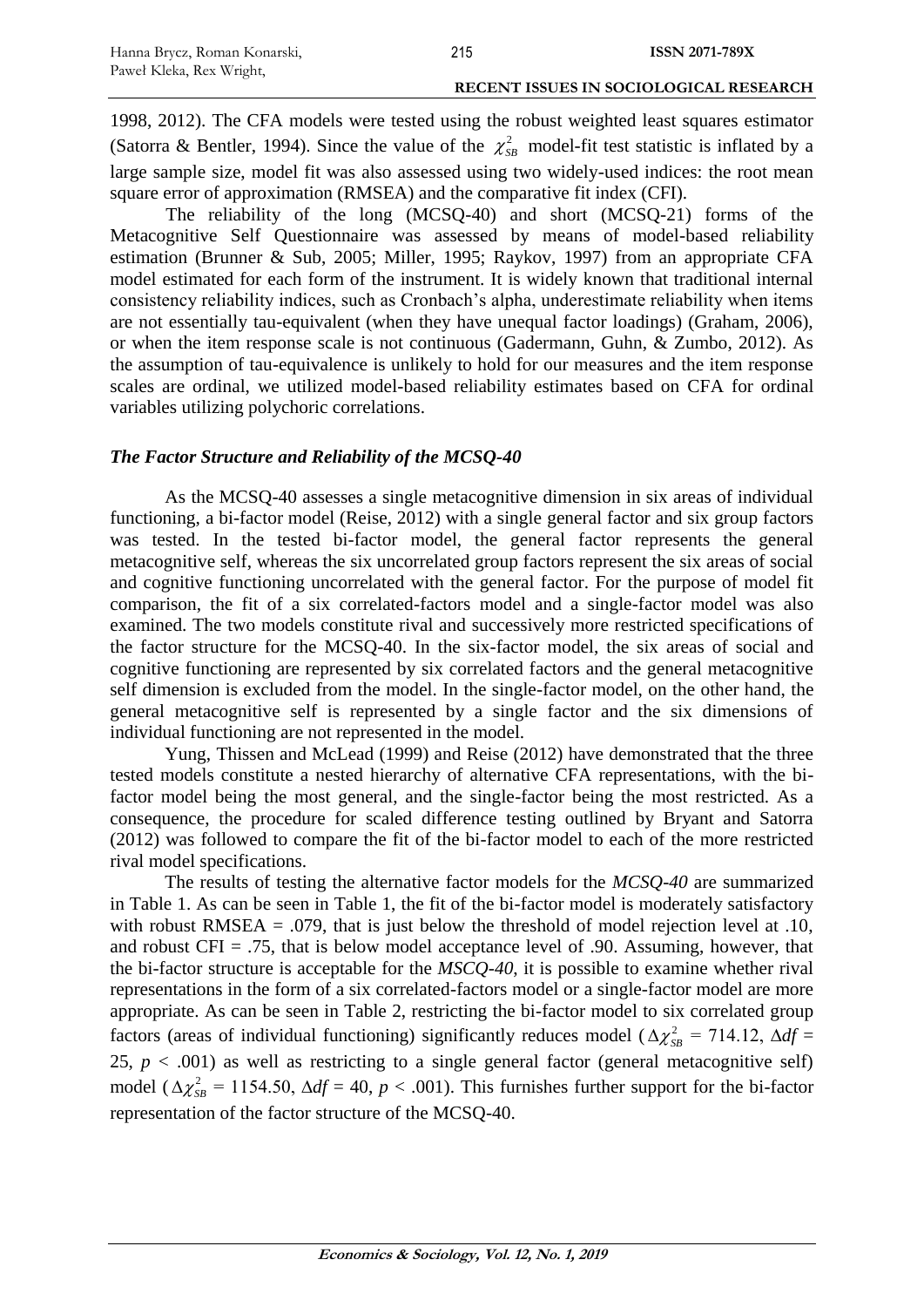|                        | <b>RECENT ISSUES IN SOCIOLOGICAL RESEARCH</b> |  |  |  |  |  |  |  |
|------------------------|-----------------------------------------------|--|--|--|--|--|--|--|
| 110. 110. 110. 120. 14 |                                               |  |  |  |  |  |  |  |

| Model         | $\chi_{SB}^{-}$ | df  | $\Delta\chi_{\scriptscriptstyle SB}^{\scriptscriptstyle L}$ | $\Delta df$ | <b>RMSEA</b> | <b>CFI</b> |
|---------------|-----------------|-----|-------------------------------------------------------------|-------------|--------------|------------|
| Bi-factor     | 5930.37***      | 700 | ---                                                         |             | .079         | .74        |
| Six-factor    | $6735.86***$    | 725 | $714.12***$                                                 | 25          | .083         | .72        |
| Single-factor | 7182.80***      | 740 | $1154.50***$                                                | 40          | .085         | .70        |

Table 1. Summary of model fit statistics for the bi-factor, the six-factor and the single-factor models for the MCSQ-40

*Note*.  $N = 1204$ ; \*\*\**p* < .001

Model based reliability coefficient omegaH (McDonald, 1999; Zinbard, Revelle, Yovel, & Li, 2005) for the MSCQ-40 general factor is .80. The reliability estimate may serve as a benchmark for judging the degree of reduction in measurement reliability of the short form of the scale that consists of a reduced number of items.

## *A Short Form of the MCSQ-21*

A short form of the MCSQ-40 was created by discarding items with lowest factor loadings on the primary metacognitive factor and highest loadings on their corresponding group (area of functioning) factor, with the restriction that five substantive areas ("memory biases", "attribution biases", "social cognitive laws", "community-agency biases", and "persuasion laws") were represented by three items each, and one ("social influence") by six items. This resulted in a short form of the scale, referred to as the MSCQ-21, composed of 21 items.

## *Factor structure and reliability of the MCSQ-21*

The factor structure of the MCSQ-21 was evaluated in a sequence of confirmatory factor analyses summarized in Table 2. The sequence of tested models commenced with a 6 factor model, representing the six correlated substantive group factors (areas of individual functioning). However, the factor solution for this model was not proper as the factor correlation matrix was not positive definite. This was caused by correlations above one between "factor 2" (attribution biases) and "factor 3" (community-agency biases), and between "factor 4" (social cognition laws) and "factor 5" (persuasion laws). As a consequence the initial six areas of individual functioning were reduced to four more general areas in which "attribution biases" and "community-agency biases" were combined into "perceptive biases" (6 items), and "social cognition laws" and "persuasion laws" were combined into "social learning laws" (6 items). The two remaining areas were "memory biases" (3 items) and "social influence" (6 items).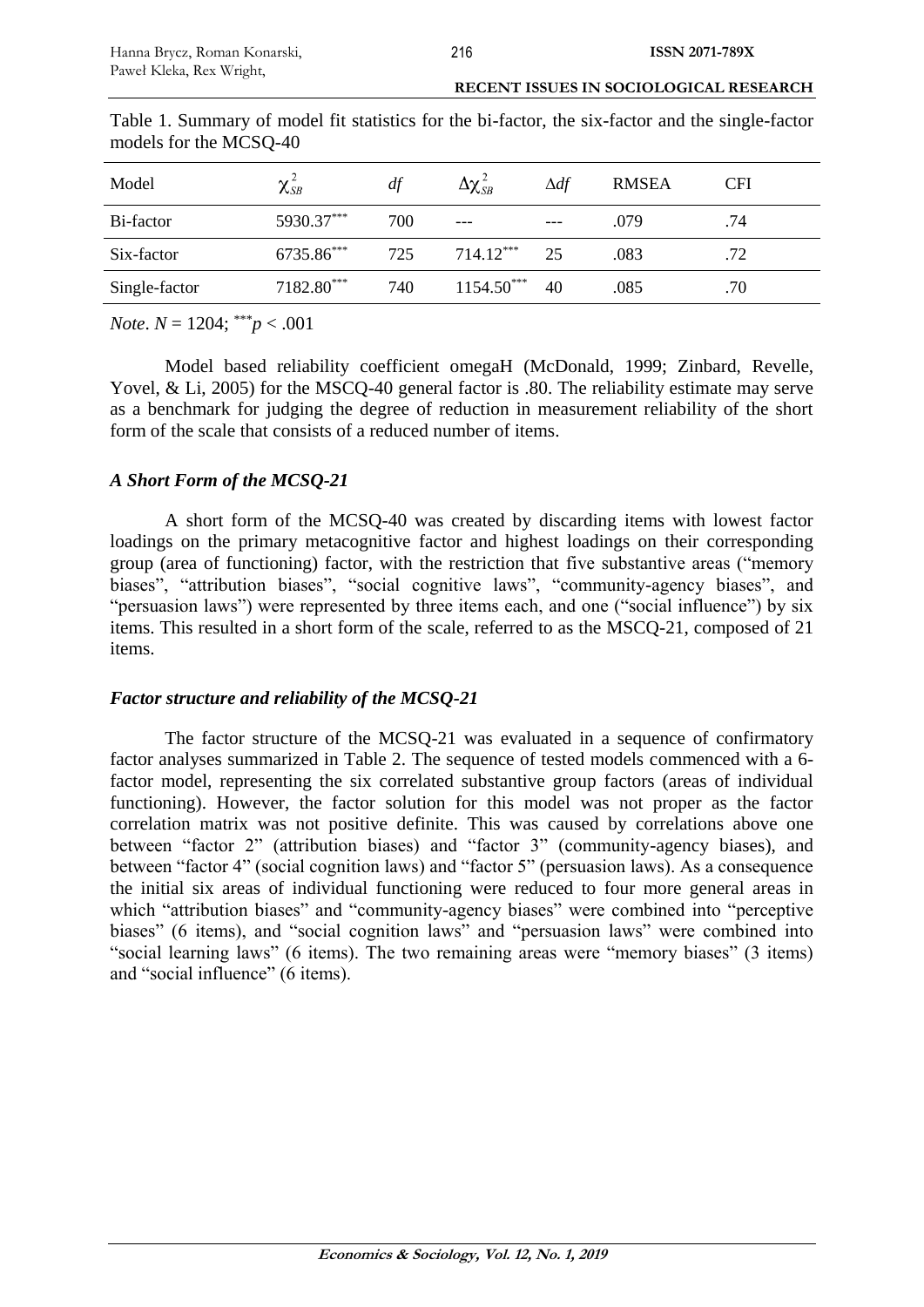| Model                                | $\chi^2_{\textit{SB}}$ | df  | $\Delta\chi^2_{\scriptscriptstyle SB}$ | $\Delta df$ | <b>RMSEA</b> | <b>CFI</b> |
|--------------------------------------|------------------------|-----|----------------------------------------|-------------|--------------|------------|
| <b>Six</b><br>correlated<br>factors  | $911.81***$            | 174 |                                        |             | .059         | .92        |
| Bi-factor<br>with<br>four<br>factors | group 741.87***        | 168 |                                        |             | .053         | .94        |
| Four<br>correlated<br>factors        | 939.64***              | 183 | 188.83***                              | 15          | .059         | .91        |
| Single-factor                        | $1077.77***$           | 189 | $318.01***$                            | 21          | .062         | .90        |

Table 2. Summary of model fit statistics for alternative models for the MCSQ-21 in the calibration sample

Note. *N* = 1204. \*\*\* - *p* < .001

As can be seen in row two of Table 2, the fit of the bi-factor model with four group (areas of individual functioning) factors and a single general (metacognitive self) factor is very good (robust RMSEA = .053, robust CFI = .94). Moreover, the two rival models in the form of the four correlated-factors model and the single-factor model represent a significant reduction of model-data fit in comparison to the bi-factor model. That is, although the fit of the four correlated-factors model is acceptable (robust RMSEA = .059; robust CFI = .914), it represents a significant reduction of fit in comparison to the bi-factor model ( $\Delta \chi_{SB}^2 = 188.83$ ,  $\Delta df = 15$ , p < .001). Likewise, although the fit of the single-factor model is generally acceptable (robust RMSEA = .062, robust CFI = .90), it represents a significant reduction in model fit in comparison to the bi-factor model ( $\Delta \chi_{SB}^2 = 318.01$ ,  $\Delta df = 21$ , p < .001). Hence the bi-factor model with four uncorrelated group (areas of individual functioning) factors and a single general (metacognitive self) factor was accepted as an appropriate representation of the factor structure for the MCSQ-21.

Model based reliability coefficient  $\Omega$ <sub>H</sub> (McDonald, 1999; Zinbard, Revelle, Yovel, & Li, 2005), obtained for the MCSQ-21 general factor in the calibration sample, was .77. This represents a very small reduction in estimated measurement reliability in comparison to the .80 obtained for the MSCQ-40 with the same sample of subjects.

## **Convergent and Concurrent Validity – MCSQ-21**

## *Theoretical Background, and Predictions*

As was pointed out at the beginning of our article, we predicted that MCS serves selfregulatory functions via intrinsic motivation (we cal MCS functions as "intrinsically motivated self-regulation"). Thus, it is plausible to expect positive correlations between MCSQ-21 and questionnaires, indicating the positive impact of metacognition on motivated human social functioning, as well as negative correlations (or no correlation) between MCSQ-21 and maladaptive metacognition.

The Integrative Self-Knowledge Scale (ISK) (Ghorbani, Watson, & Hargins, 2008) and its extracted three subscales (1. Future-oriented self and goal – directed behavior; 2. Awareness of the self in the present; 3. Understanding past experience) were mostly predicted to correlate positively with MCSQ- 21. ISK is focused on self- integrity over time, that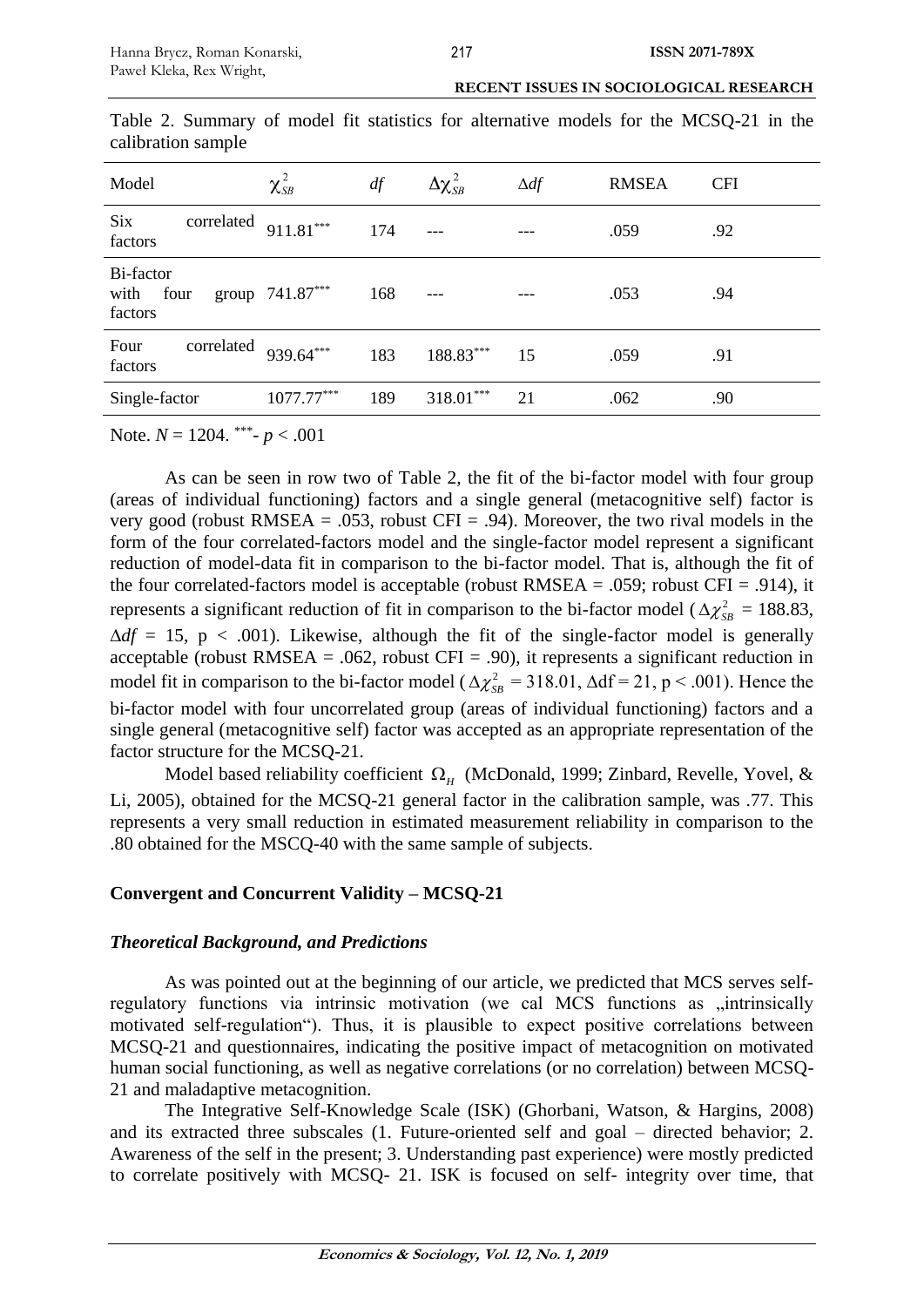indicated motivation for consistency. Moreover, ISK pertains to a healthy personality characterized by the construction of a stable and coherent sense of self. People are naturally motivated to synthesize their psychic elements into a unified self. The process maintains the stability and coherence of a person's conceptual self- system, which is basic for intrinsically motivated self- regulation. Ghorbani et al. (2008) defined integrative self-knowledge "as an adaptive and empowering attempt of the self to understand its experience across time to achieve desired outcomes" (p. 397). Hence, ISK was positively associated with a sense of personal identity, a need for cognition, and reflection, and was negatively correlated with selfincoherence (Ghorbani et al., 2008; Pilarska, 2016). We predicted a positive correlation between MCSQ-21 and ISK subscales: achieving desired goals in the future; and understanding the past. Both subscales demand intrinsic motivation, and cognitive engagement. However, we did not expect any positive correlation between MCSQ-21 and the ISK subscale: awareness of the self in the present. Our reasoning is supported by the results showing that the MCS relation to the occurrence of explicit biases in real behavior is moderated by impact of a low ability to achieve cognitive structuring (Bar-Tal, et al., 2018). This means that high MCS individuals need much more time to understand a present situation than their low MCS counterparts. Moreover, ISK is positively correlated with successful fulfillment of a need for closure (Pilarska, 2016). Need for closure is a reverse phenomenon in relation to a low ability to achieve cognitive structuring (Bar-Tal, 1994). Both pieces of evidence shed light on the cognitive functioning of high MCS individuals. High MCS counterparts - more than their low MCS ones - prefer to take time over choosing any activity. Therefore, we predict no correlation or even negative correlation between self- awareness of the ISK subfactor "present" and MCSQ-21.

Convergent validity of MCSQ-21 was predicted mostly via positive correlations between MCSQ-21 and ISK motivational subscales: 1 (goal-directed behavior).

The other instrument chosen to support the convergent validity of the presented instrument MCSQ-21 was the Positive Metacognitions and Positive Meta-Emotions Questionnaire (PMCEQ) (Beer & Moneta, 2010), which measures adaptive metacognitive beliefs. Beer and Moneta (2010) identified adaptive metacognitive beliefs equipped with motivational potential, that foster success in facing challenging situations among highly selfregulated and resilient individuals. Thematic analysis revealed three main metacognitive factors that helped them to manage challenges successfully: (1) Confidence in Extinguishing Perseverative Thoughts and Emotions; (2) Confidence in Interpreting Own Emotions as Cues, Restraining oneself from Immediate Reaction, and Mind Setting for Problem Solving; and (3) Confidence in Setting Flexible and Feasible Hierarchies of Goals. The authors meant by factor 1: awareness of the need to free up attention resources and experience positive emotions; by factor 2: confidence in interpreting emotions as cues that help to solve a problem; by factor 3: confidence in systematizing the hierarchy of goals from elementary to final ones. It might be suspected that subscales 2 and 3 as they are motivational, will be positively correlated with MCSQ-21. With regard to subscale no. 1, we did not predict a correlation between attention and metacognitive self. Moreover PMCEQ, factor 1 indicates "Confidence in Extinguishing Perseverative Thoughts and Emotions". We wonder whether factor 1 may be correlated positively or negatively with MCSQ-21. The theory of MCS is not related to perseveration of thoughts.

Another instrument often used for counting both convergent and concurrent validity is that which measures the Big Five Personality Traits (Goldberg, 1992). We choose a questionnaire (Strus, Cieciuch, & Rowiński, 2014) that assesses five personality factors: extraversion; agreeableness; conscientiousness; emotional stability; and intellect/imagination. The prediction was that MCSQ-21 will positively correlate with conscientiousness and agreeableness. Both personality traits are very adaptive in social functioning and facilitate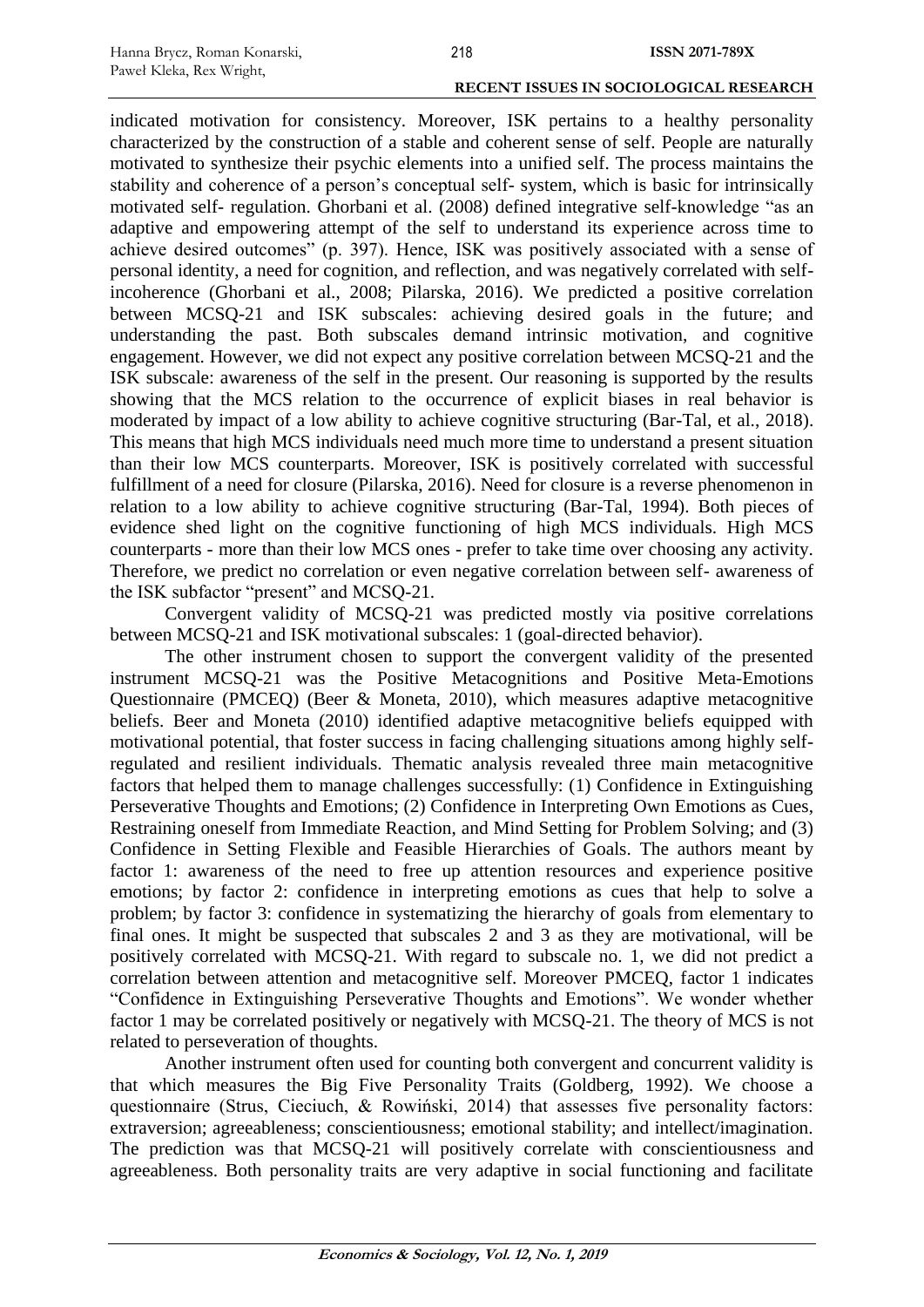motivation and self- regulation. Moreover, we supposed that MCSQ-21 will positively correlate with extraversion. The latter trait predicts a subject's assertiveness and motivation in striving for crucial life goals. Extraversion is also correlated with better social functioning. It is, however, difficult to say whether intellect is positively correlated with metacognitive self. As is shown below (paragraph "Discussion"), education has no impact on metacognitive self for a representative sample of Poles. However, education does not equal intellect or imagination. We may be simply being optimistic in searching for a positive correlation between MCSQ-21 and intellect. We also did not make a solid prediction about the relation between MCSQ-21 and emotional stability, as emotional stability does not mean motivation.

Two questionnaires (ISK; PMCEQ) measure adaptive metacognition and are used to verify the convergent validity of MCSQ-21. Moreover, a Big Five questionnaire was chosen to strengthen our predictions. Adaptive personality traits are always desirable for showing motivational and self-regulatory functions of a psychological construct like metacognitive self.

Last, we took advantage of the Metacognitive Ouestionnaire – 30 (MCO-30; Wells  $\&$ Cartwright-Hatton, 2004) for measuring the concurrent validity of MCSQ-21. Wells and Cartwright-Hatton (2004) created MCQ-30 to measure maladaptive metacognition. However, although Wells and Purdon (1999) define metacognition as information processing that monitors, interprets, and regulates the contents and process of its organization, the authors focused on dysfunctional metacognitive beliefs. They assert that these beliefs are the basis for the development and the maintenance of psychological disorders, such as: general anxiety disorder, hallucinations, psychosis, compulsive – obsessive symptoms, panic, and even symptom severity in chronic fatigue syndrome (Wells, 2009). The theory of maladaptive metacognition is shown to be associated with a non – specific style of thinking, that is Cognitive – Attention Syndrome (CAS). CAS consists of positive beliefs about worry and negative beliefs about worry concerning uncontrollability and danger, and beliefs about the strong need to control thoughts. CAS evidently is in opposition to healthy motivation, selfregulation and goal's striving. We predict negative correlation (or no correlation) between the subscales of MCQ-30 and MCSQ-21.

#### **Psychometric Properties of the MCSQ-21**

#### *Method*

Assessment of the psychometric properties of the MCSQ-21 consisted of a crossvalidation of the bi-factor structure developed in phase one of the study, estimation of measurement reliability, and convergent and concurrent and validity.

## *Participants*

All participants provided written informed consent to participate in the study in reference to the reviewed and approved decision by Ethics Committee for Research Projects, Institute of Psychology, University of Gdansk (no 17a/2013). A nationally representative sample of  $n = 600$  adult Poles between the ages of 17 and 85 participated in this part of the study. Among the participants, 312 were female and 288 were male. Mean age of the female sample was  $M = 44.74$  years (SD = 15.97) and that of the male sample was  $M = 46.69$  years  $(SD = 17.10)$ . The education structure of the sample matched that of the Polish population and comprised 20.5% participants with primary education, 24.7% with basic vocational education, 35.7% with high school education, and 19.1% with higher education.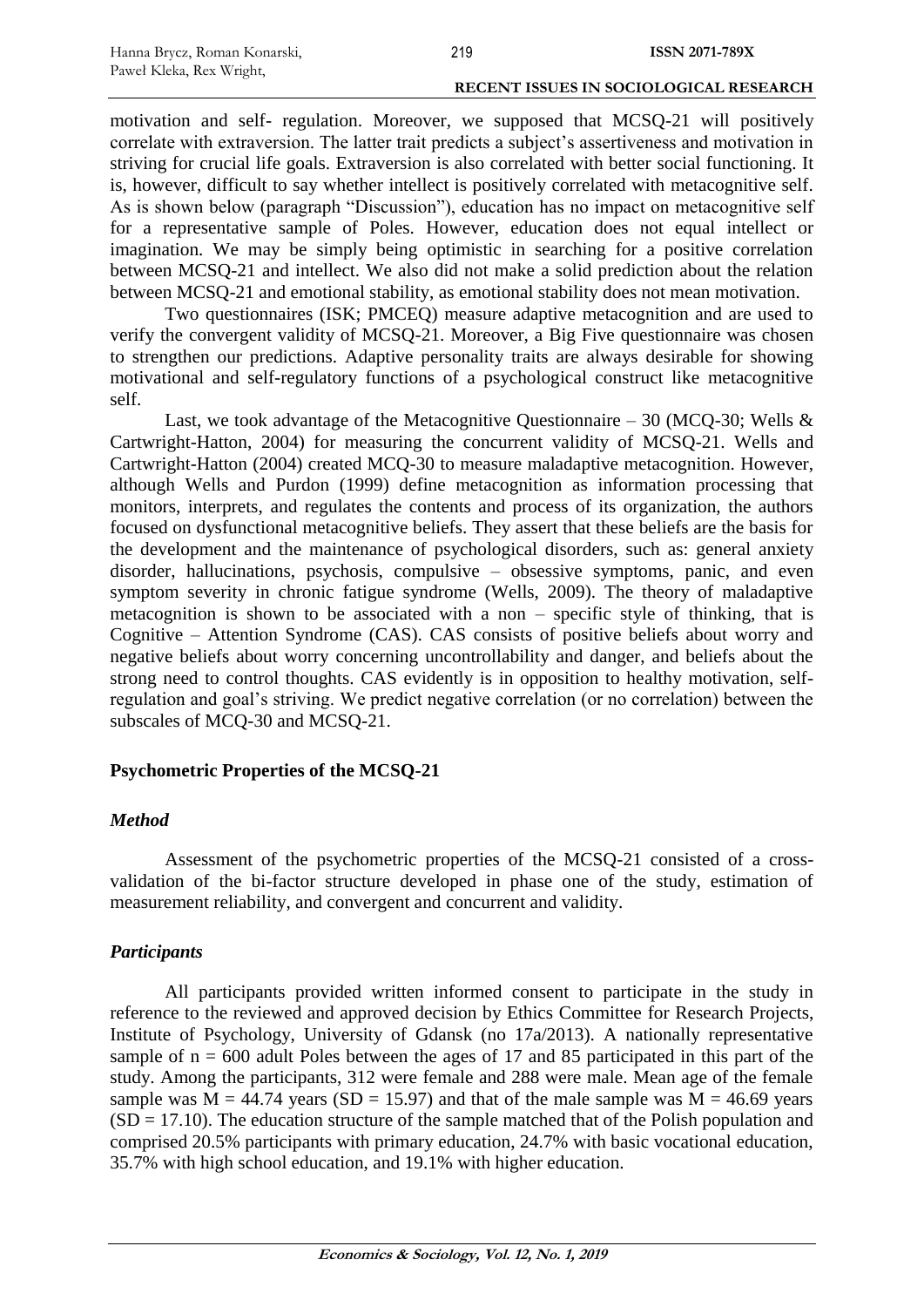## *Procedure*

The sampling procedure utilized in the validation part of the study was analogous to that used in the calibration part of the study. Participants were selected randomly from the personal identity number registry. The study was commissioned to PBS Partner in Business Strategies service and paid by National Science Centre, grant 2013/11/B/HS6/01463. PBS delivered database. Interviews were conducted individually and there was no reward for participation in the project. Each participant completed a battery of questionnaires that included the MCSQ-21, the ISK, the PMCEQ, the MCQ-30, and the PIP-BFM-20 (described below). Completion of the battery took approximately 25 minutes. At the conclusion of each interview, all participants were thanked and debriefed. The study was approved by the Polish Ethical Committee as compliant with ethical standards.

## *Measures*

The MCSQ-21 was developed in the calibration part of the study. The measure is described above. The items, translated into English, are presented in the Appendix.

The Polish version of the ISK (Pilarska, 2016) is an adaptation of the original ISK (Ghorbani, Watson, & Hargins, 2008). The 12-item instrument gauges three factors of temporarily integrated understanding of processes within the self: (1) future-oriented selfexperiences and goal maintenance; (2) present-oriented self-experiences; and (3) past-oriented self-experiences. The three factors are assessed by three, four, and five items consecutively, with a 6-point response scale: 1(Strongly do not agree), 2 (Do not agree), up to 5 (Agree), 6 (Strongly agree). Consistently with the original version of the ISK, nine of the 12 items were reverse coded.

The Polish version of the PMCEQ (Konarski & Brycz, 2016) was adapted from the original version of the PMCEQ (Beer & Moneta, 2010). The PMCEQ is an 18-item instrument that assesses three factors of adaptive metacognitive beliefs: (1) Confidence in Extinguishing Perseverative Thoughts and Emotions; (2) Confidence in Interpreting Own Emotions as Cues, Restraining oneself from Immediate Reaction, and Mind Setting for Problem Solving; and (3) Confidence in Setting Flexible and Feasible Hierarchies of Goals. Each factor is measured by six items with a 4-point response scale: 1 (Do not agree), 2 (Agree slightly), 3 (Agree moderately), and 4 (Agree strongly).

The Polish version of the MCQ-30 (Dragan & Dragan, 2011) is a 30-item version of the MCQ (Cartwright-Hatton & Wells, 1997). It was developed to assess five correlated metacognitive factors: (1) Cognitive Confidence (the need for rumination); (2) Positive Beliefs about Worry; (3) Cognitive Self-consciousness; (4) Negative Beliefs about Uncontrollability of Thoughts and Danger; and (5) Beliefs about Need to Control Thoughts. Each factor is measured by six items with a 4-point response scale ranging from 1 (Do not agree) to 4 (Agree very much).

The Polish version of the IPIP-BFM-20 is a 20-item version of the Polish version of the IPIP-BFM-50 (Strus, Cieciuch, & Rowiński, 2014; Topolewska, Skimina, Strus, Cieciuch & Rowiński, 2014). The instrument assesses five personality factors: (1) Extraversion; (2) Agreeableness; (3) Conscientiousness; (4) Emotional stability; and (5) Intellect/Imagination. Each factor is measured by four self-description items with a 5-point response scale ranging from 1 (Completely inaccurate) to 5 (Completely accurate).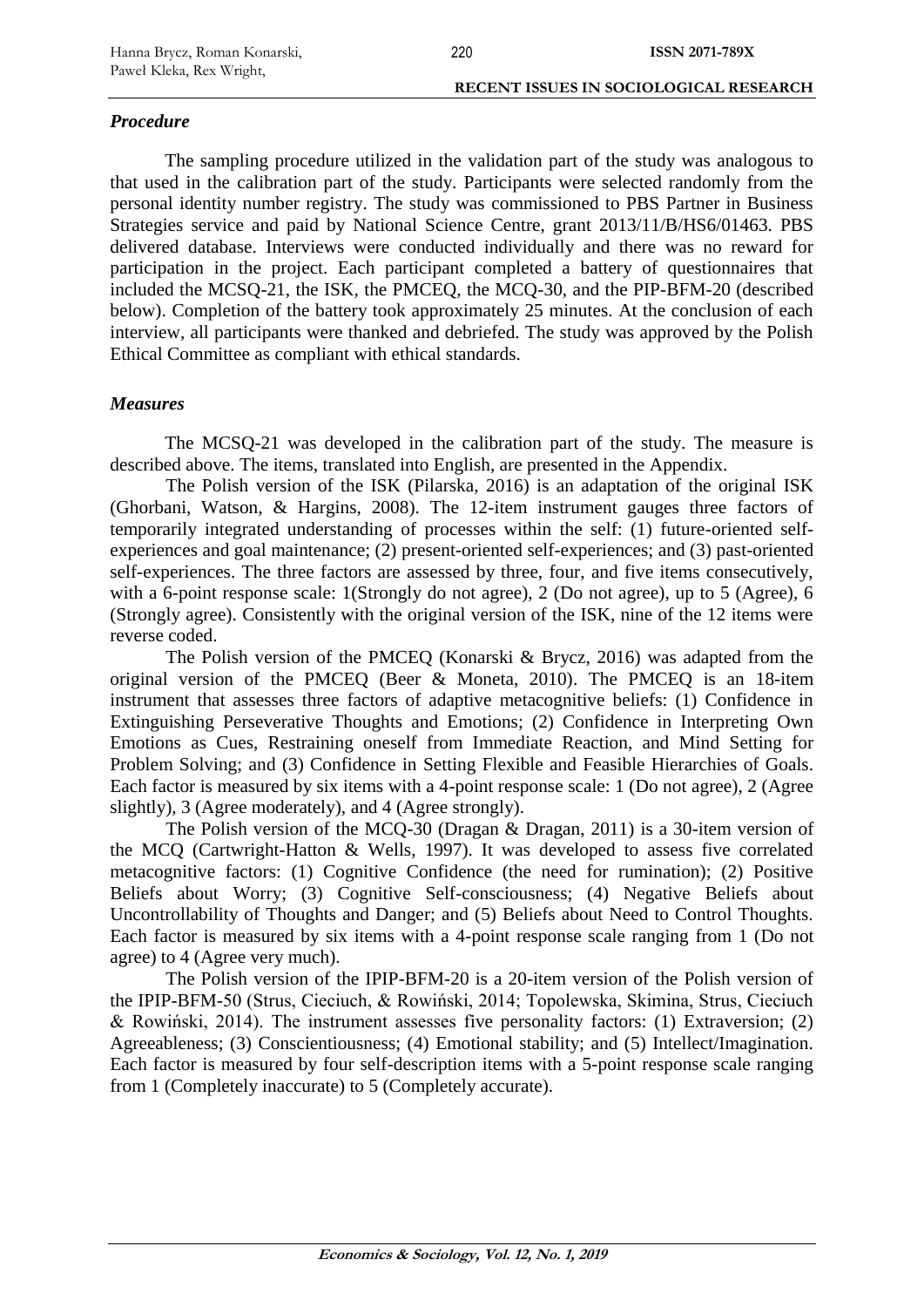#### **Results**

## *Psychometric Analyses*

The first task of this part of the current study was to cross-validate the bi-factor structure of the MCSQ-21 that was developed in the calibration phase of the study. The factor structure was evaluated by CFA for discrete indicators using Mplus 7.4 (Muthén & Muthén, 1998-2012). The CFA models were tested using the robust weighted least squares estimator (Satorra & Bentler, 1994). As in the earlier CFA analyses model, fit was assessed by two alternative fit indices (RMSEA and the CFI).

Prior to the assessment of convergent and concurrent validity of the MCSQ-21, the reliability of the measures was assessed by means of model-based reliability estimation from an appropriate CFA model estimated for each instrument.

## *Cross-Validation of the Factor Structure of the MCSQ-21*

In order to cross-validate the factor structure of the MCSQ-21, a sequence of three consecutively more restricted CFA models was fitted to data: the bi-factor model, the correlated four-factors model, and the unidimensional-factor model. As in the calibration stage of the project, the most general model in the sequence was a confirmatory bi-factor model specifying one general "metacognitive self" factor and four group factors representing: "memory biases", "attribution biases", "social learning laws", and "social influence". The four correlated-factors model excluded the general "metacognitive self" factor, and the singlefactor model excluded the four group factors representing the four areas relating to individual functioning. To compare the fit of the bi-factor model to each of the more restricted alternatives, the procedure for scaled difference testing outlined by Bryant and Satorra (2012) was followed. The results of testing the sequence of nested models are summarized in Table 3.

| Model                             | $\chi^2_{\scriptscriptstyle SB}$ | df  | $\Delta\chi^2_{\scriptscriptstyle SB}$ | $\Delta df$ | <b>RMSEA</b> | <b>CFI</b> |
|-----------------------------------|----------------------------------|-----|----------------------------------------|-------------|--------------|------------|
| Bi-factor<br>with four<br>factors | group $825.89***$                | 168 | $---$                                  |             | .082         | .953       |
| Four<br>correlated<br>factors     | $1032.83***$                     | 183 | 183.93***                              | 15          | .089         | .940       |
| Single-factor                     | $1261.67***$                     | 189 | 440.84***                              | 21          | .099         | .924       |
|                                   |                                  |     |                                        |             |              |            |

Table 3. Summary of model fit statistics for alternative models for the MCSQ-21 in the crossvalidation sample

Note. *N* = 583. \*\*\* - *p* < .001

The top portion of Table 3 displays the fit measures for the confirmatory bi-factor model. The robust Satorra-Bentler (Satorra & Bentler, 1994) chi-square test statistic obtained for this model was  $\chi_{SB}^2 = 825.89$ , df = 168,  $p < .001$ , robust RMSEA = .082, and robust CFI = .95, indicating an acceptable fit of this model to data. The bi-factor representation of the factor structure of the MCSQ-21 served as the baseline for comparison of the other two more constrained factor representations of the structure of the instrument.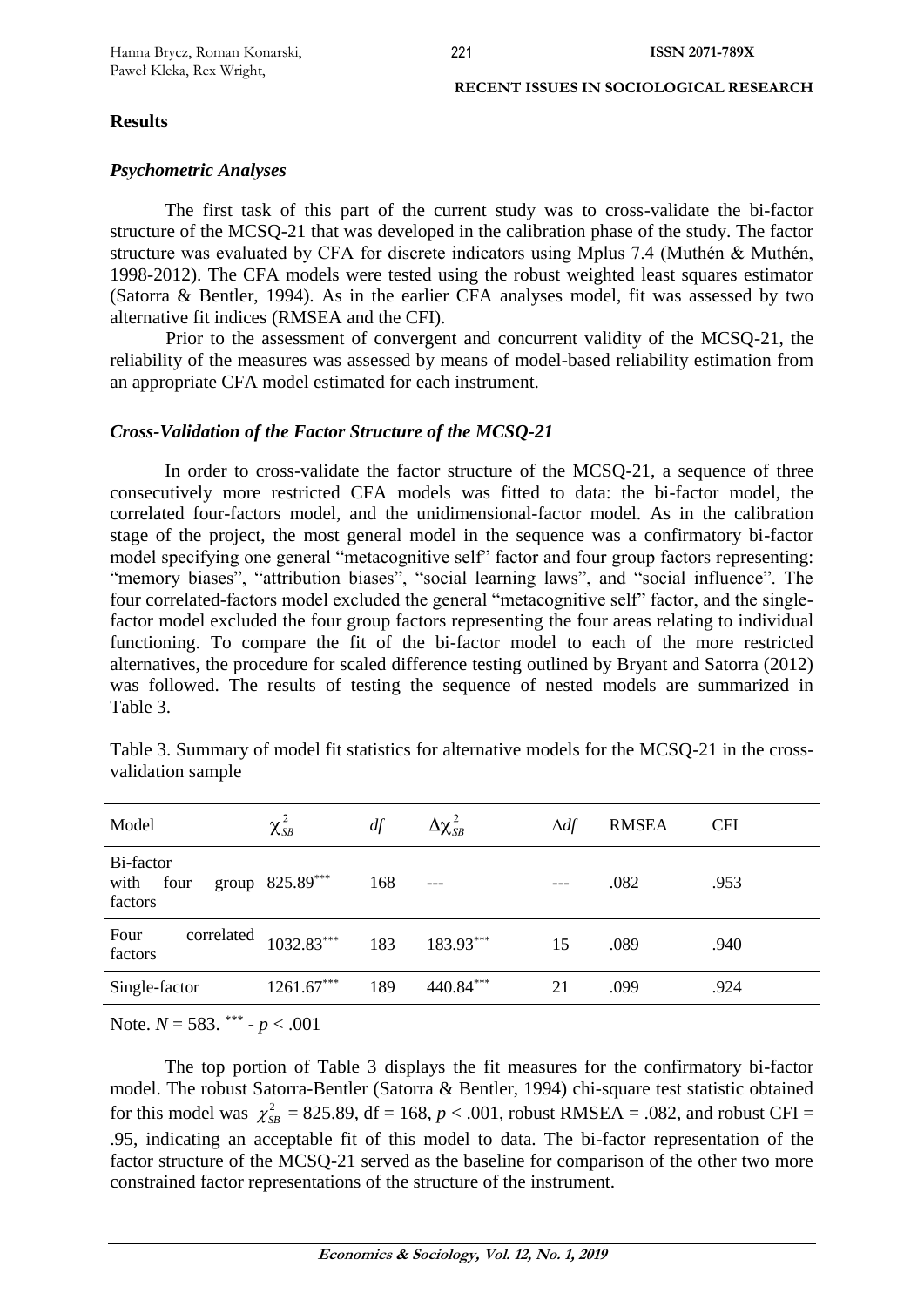The correlated four-factors model can be considered a nested and more constrained alternative to the bi-factor model obtained by fixing the loadings of the general factor to zero and freeing the orthogonality constraint on the four group (areas of individual functioning) factors. The fit measures obtained for this model are  $\chi^2_{SB} = 1032.83$ , df = 183, *p* < .001, robust RMSEA = .089, and robust CFI = .94, indicating a weak fit of this model to the data. Moreover, the Satorra-Bentler scaled chi-square difference test, comparing the fit of the four correlated-factors model to the fit of the bi-factor model, was  $\Delta \chi_{SB}^2 = 183.93$ , df = 15, *p* < 0.001, indicating the statistical superiority of the bi-factor model.

The final model tested was the unidimensional or a single-factor model, in which all items were allowed to load on a single common factor. As this model is nested within each of the preceding models, the fit of the model was compared to the fit of the bi-factor model. As can be seen in Table 3, the fit measures obtained for this model are  $\chi^2_{SB} = 1261.67$ , df = 189,  $p < .001$ , robust RMSEA = .099, and robust CFI = .92, indicating a very weak fit to the data. Moreover, the Satorra-Bentler scaled chi-square difference test, comparing the fit of this model to the fit of the bi-factor model, was  $\Delta \chi_{SB}^2 = 440.84$ , df = 21, *p* < 0.001, indicating the statistical superiority of the bi-factor model.

The sequence of tested models conducted in the cross-validation sample confirmed the bi-factor structure of the MCSQ-21 developed in the calibration sample. The fit of the bifactor model obtained in relation to the cross-validation data was acceptable, and each consecutive more constrained alternative model represented a significant decline in model fit. Moreover, because the substantive goals of the study justified the acceptance of the bi-factor model, this model was accepted as an adequate representation of the structure of the MCSQ-21. Factor loadings of the bi-factor model are presented in Table 4.

| MSQ item       | MSQ-F1            | MSQ-F2             | MSQ-F3             | MSQ-F4 | <b>MSQ</b>         |
|----------------|-------------------|--------------------|--------------------|--------|--------------------|
| I7             | $.690(.093)$ ***  |                    |                    |        | $.355***$ $(.036)$ |
| <b>I8</b>      | $.308(.049)$ ***  |                    |                    |        | $.526***$ $(.031)$ |
| I6             | .280 $(.039)$ *** |                    |                    |        | $.604***$ $(.026)$ |
| 12             |                   | $.600***$ $(.076)$ |                    |        | $.464***$ $(.034)$ |
| <b>I1</b>      |                   | $.380^{***}(.052)$ |                    |        | $.531***$ $(.029)$ |
| I3             |                   | $.208***(.054)$    |                    |        | $.385***(.035)$    |
| <b>I10</b>     |                   | $.140^{**}(.053)$  |                    |        | $.538***$ $(.031)$ |
| I24            |                   | $.132^*$ (.051)    |                    |        | $.576***$ (.028)   |
| I <sub>9</sub> |                   | .059(.054)         |                    |        | $.449***$ $(.031)$ |
| I17            |                   |                    | $.579***$ $(.149)$ |        | $.489***$ $(.030)$ |
| I12            |                   |                    | $.220^{**}(.067)$  |        | $.608***$ $(.027)$ |
| I11            |                   |                    | $.197^{**}(.070)$  |        | $.409***(.031)$    |
| I16            |                   |                    | $.146^*$ (.058)    |        | $.504***(.031)$    |

Table 4. Factor loadings with standard errors (in parentheses) for the bi-factor model for the MCSQ-21 (validation sample)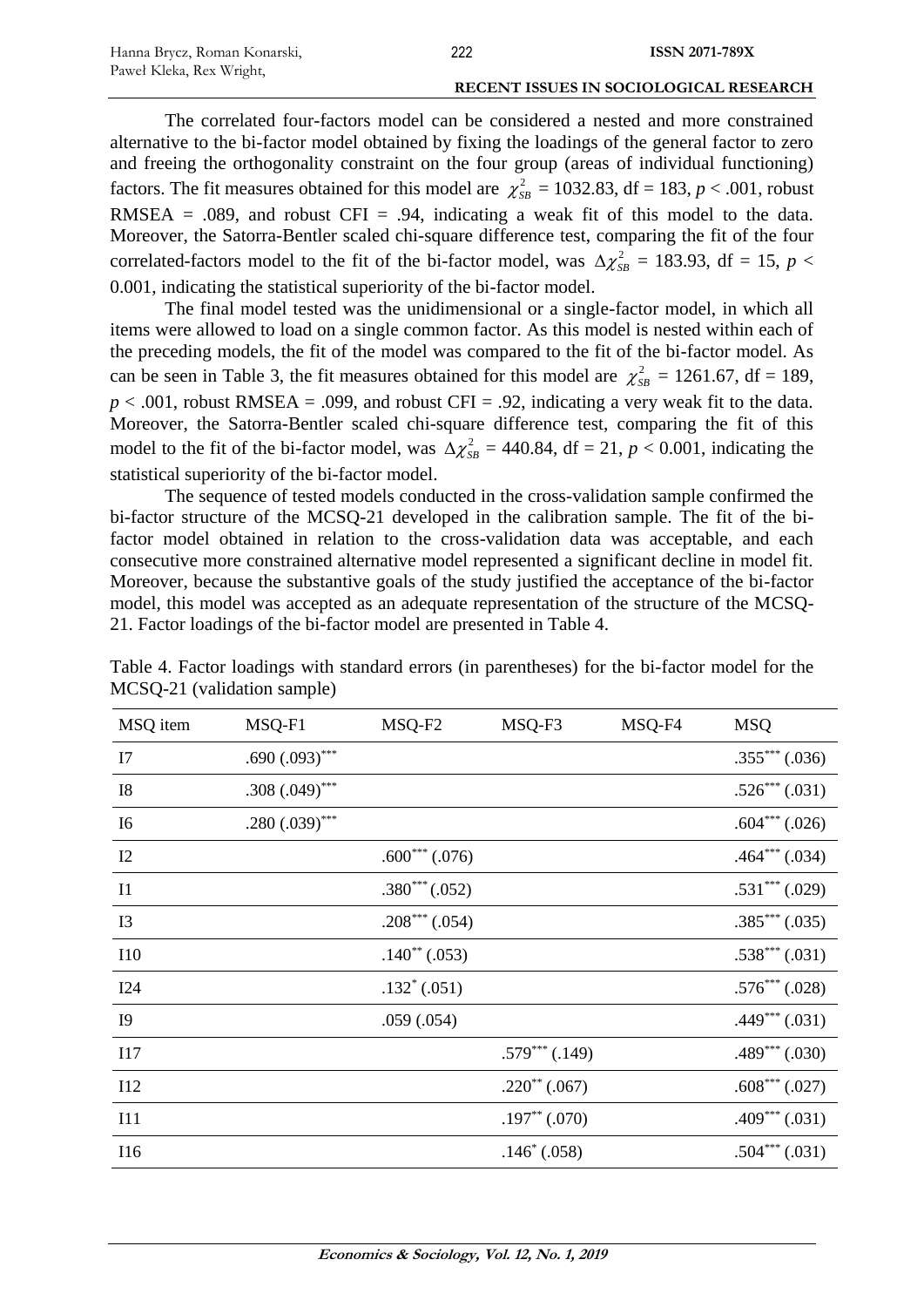| I13            |                                       | $.417***$ $(.031)$                    |
|----------------|---------------------------------------|---------------------------------------|
| <b>I14</b>     |                                       | $.492***(.031)$                       |
| I22            |                                       | $.563***(.067)$ $.590***(.029)$       |
| I21            | $.379^{***}(.053)$ $.505^{***}(.031)$ |                                       |
| I20            |                                       | $.267***$ $(.043)$ $.533***$ $(.029)$ |
| <b>I18</b>     | $.128^{**}$ (.047)                    | $.610***$ $(.027)$                    |
| I4             |                                       | $.477***$ $(.030)$                    |
| I <sub>5</sub> |                                       | $.455***(0.031)$                      |

Note.  $N = 583$ ;  $\binom{*}{P} < .05$ ;  $\binom{*}{P} < .01$ ;  $\binom{*}{P} < .001$ .

As can be seen in Table 4, all factor loading for the general factor are statistically significant with the lowest loading equal to .355 (item I7), the highest loading equal to .610 (item 18), and the average loading equal to .501. Moreover, for 18 of the 21 items that comprise the scale factor, loading for the general factor exceeds the corresponding factor loading for the content factor. Finally, 16 of the 21 content factor loadings are statistically significant (see Table 4).

## *Reliability of the Measures*

The estimates of the reliability coefficients obtained for the measures used in this part of the study are reported in Table 5. For the MCSQ-21, a general factor ordinal reliability coefficient omega H was obtained, utilizing the estimated factor loadings presented in Table 4. However, for the remaining instruments, ordinal reliability omega coefficients were obtained on the bases of an appropriate CFA multi-factor model (McDonald, 1999; Zinbard, Revelle, Yovel, & Li, 2005). As can be seen in the first row of Table 5, measurement reliability of the MCSQ-21 is acceptable and equals .90, which is fairly close to the reliability of .77 obtained in the calibration sample. For the remaining measures, the reliability indices range from 0.66 to 0.88. Overall, the highest reliability was obtained for the 5 MCQ-30 factors (MCQ-30-F1 to MCQ-30-F5), whereas the lowest levels of reliability were obtained for the five personality factors (IPIP-BFM-20-F1 to IPIP-BFM-20-F5), which can be explained by the relatively short (4-item) subscales of the IPIP-BFM-20.

## **Assessment of Convergent and Concurrent Validity of the MCSQ-21**

As has been indicated in the introduction, convergent validity was assessed by correlating the total MCSQ-21 score with such measures of highly related metacognitive constructs as "confidence in interpreting emotions as cues that help to solve a problem" and "confidence in systematizing the hierarchy of goals", as assessed consecutively by factor 2 (PMCEQ-F2) and factor 3 (PMCEQ-F3) of the PMCEQ, and ISK, which assesses "future (goal)-oriented self-experiences".

**Economics & Sociology, Vol. 12, No. 1, 2019**

223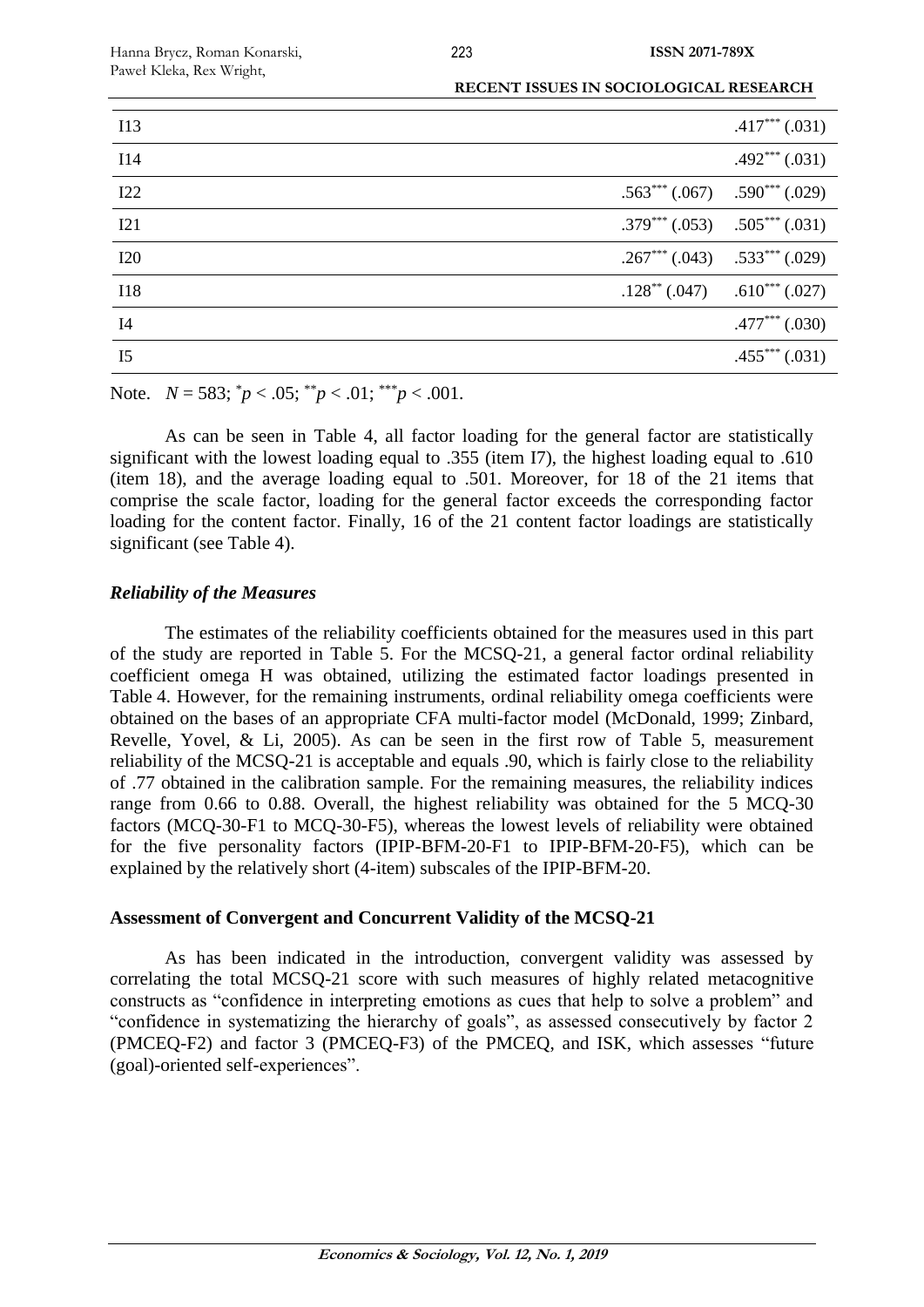.698 .696 3.345 0.723

| Validity   | Measure            | Correlations | Omega | Alpha | Mean  | <b>SD</b> |
|------------|--------------------|--------------|-------|-------|-------|-----------|
| evidence   | MCSQ-21            | 1.000        | .897  | .880  | 4.305 | 0.574     |
|            | PMCEQ-F1           | $-.408**$    | .739  | .733  | 2.849 | 0.496     |
| Convergent | PMCEQ-F2           | $.528**$     | .753  | .748  | 2.965 | 0.451     |
|            | PMCEQ-F3           | $.438***$    | .796  | .801  | 2.939 | 0.471     |
|            | $ISK-F1$           | $.651**$     | .784  | .780  | 4.354 | 0.847     |
|            | ISK-F <sub>2</sub> | $-.159**$    | .726  | .723  | 3.545 | 0.888     |
|            | ISK-F3             | .007         | .862  | .861  | 3.270 | 0.943     |
|            | <b>MCQ-30-F1</b>   | $-.120*$     | .876  | .875  | 2.342 | 0.646     |
|            | <b>MCQ-30-F2</b>   | $-.055$      | .861  | .860  | 2.180 | 0.612     |
| Concurrent | <b>MCQ-30-F3</b>   | $.174***$    | .753  | .740  | 2.651 | 0.502     |
|            | <b>MCQ-30-F4</b>   | $-.072$      | .818  | .810  | 2.432 | 0.618     |
|            | <b>MCQ-30-F5</b>   | $-0.026$     | .738  | .734  | 2.526 | 0.542     |
|            | IPIP-BFM-20-F1     | $-.030$      | .655  | .652  | 2.855 | 0.702     |
|            | IPIP-BFM-20-F2     | .191**       | .735  | .728  | 3.330 | 0.765     |
|            | IPIP-BFM-20-F3     | .286**       | .700  | .682  | 3.591 | 0.690     |
|            | IPIP-BFM-20-F4     | $.260**$     | .706  | .691  | 2.696 | 0.763     |

Table 5. Validity correlation coefficients corrected for attenuation, reliability coefficients and descriptive statistics

*Note*.  $N = 600$ ; \**p* < .05, \*\* *p* < .001 for uncorrected correlation coefficients. Alpha is reported only for comparison.

 $IPIP-BFM-20-F5 -110^*$ 

Concurrent validity was assessed by correlating the total MCSQ-21 score with measures of consciousness, agreeableness, and extraversion, as measured consecutively by factor 1 (IPIP-BFM-20-F1), factor 2 (IPIP-BFM-20-F2), and factor 3 (IPIP-BFM-20-F3) of the IPIP-BFM-20, and with such measures of maladaptive metacognition as "cognitive confidence" (MCQ-30-F1), "positive beliefs about worry" (MCQ-30-F2), and "cognitive selfconsciousness" (MCQ-30-F3), as assessed by the three factors of the MCQ-30.

Validity coefficients corrected for attenuation (McDonald, 1999) are shown in Table 5. With respect to convergent validity coefficients, as predicted, the MCSQ-21 total score had strong and positive correlation with PMCEQ-F2 ( $r = .53$ ) and PMCEQ-F3 ( $r = .44$ ) and ISK-F1 ( $r = .65$ ). According to our predictions, the higher MCS is, the more people create a systematized goal system (PMCEQ-F3), and the more confident they are in interpreting emotions as cues that help to solve a problem (PMCEQ-F2). Moreover, the predicted positive correlations between the MCSQ-21 and ISK-F1 (future and goal-oriented self- experiences) and the negative correlation with ISK-2 (present – oriented self – experience) have been confirmed. It is not clear why the predicted positive correlation between MCSQ-21 and ISK-F3 (past experience) has not occurred. With respect to concurrent validity coefficients, the predicted positive correlations between the MCSQ-21 total score and IPIP-BFM-20-F2 ( $r =$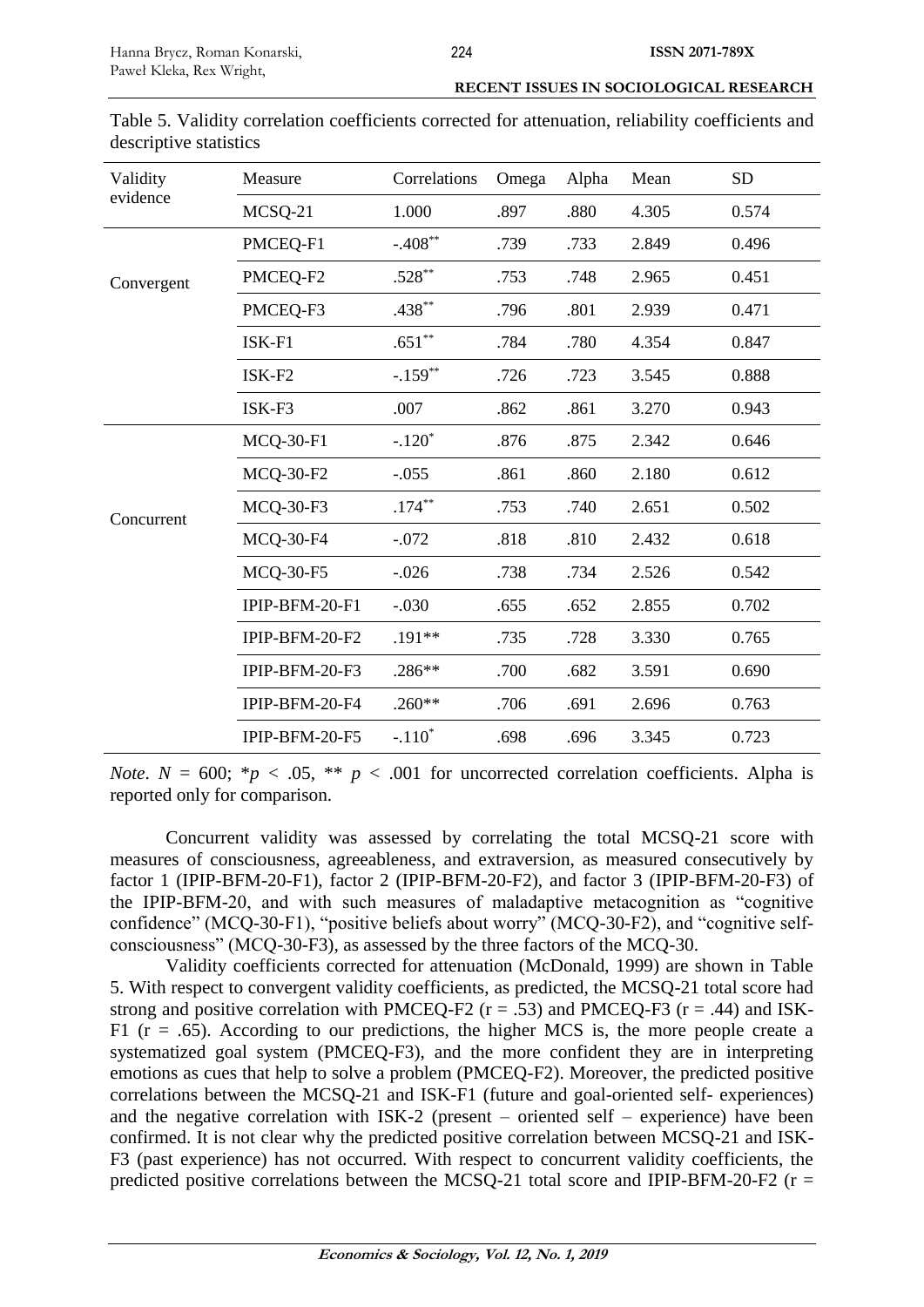.19), IPIP-BFM-20-F3 ( $r = .29$ ), and IPIP-BFM-20-F4 ( $r = .26$ ) have been confirmed. The higher the MCS, the more conscious, agreeable, and emotional stable the individual seems to be. Moreover, as we expected, the higher the MCS an individual possesses, the more he or she is motivated: goal-oriented, future-oriented, creating a better systematized goal system, and possessing self-insight into his/her emotions as cues to solve a problem.

On the other hand, the lower the MCS, the better present–oriented self- experience is, and the better an awareness there is of the need to free up attention resources and experience positive emotions.

Concurrent validity is partially supported. As can be seen in Table 5, the predicted negative correlation between the MCSQ-21 total score and MCQ-30-F1  $(r = -12)$  is not strong, but significant. This means that the higher the MCS, the lower is the tendency to ruminate over unwanted thoughts. We did not find other significant correlations between the MCSQ-21 total score and MCQ-30-F2 ( $r = -0.06$ ), MCQ-30-F4 ( $r = -0.07$ ). MCQ-30-F5 ( $r =$ 0.03). The lack of correlations serves as partial confirmation of our predictions. MCS is not related to other unhealthy subscales of MCSQ-30. We found only one exception: a positive correlation between MCSQ-21 and MCQ-30-F3 ( $r = 0.17$ ). That means that the higher the MCS, the more people are interested in accuracy and in the reliability of their judgments about their attention and memory. The result does not seem contradict previous theoretical reasoning on motivation. We expected that high MCS individuals would have to stay vigilant (not hyper-vigilant) toward themselves.

#### **Discussion**

Metacognitive self (MCS) is presented as intrinsically motivated self-awareness of biases (the role of motivation: Higgins & Kruglanski, 2000, Herrmann & Brandstatter, 2015, Gendolla & Wright, 2018, Queen & Hess, 2018). The adjective "metacognitive" pertains to secondary thoughts about adaptive biases. The noun "self" indicates the real object of such metacognitive thoughts: "the self". In other words, we are looking at the structure of metabeliefs about the self. These beliefs contain more or less accurate (we know the level of the accuracy of the given belief) knowledge as to what extent biases or psychological rules that guide human behavior pertain to "the self". Moreover, we indicated that metacognitive self triggers special experience and serves intrinsically motivated self- regulatory functions.

We also wanted to introduce instruments that measure metacognitive self. The initial version of the MCS tool was made up of 40 test items grouped into 6 substantial areas related to: memory (4 items), attribution and heuristics (7 items), great laws of psychology (10 items), information about agency and morality (4 items), social influence (8 items), and persuasion (7 items). The test items have been classified based on an analysis of their content. It is known that psychological rules called biases (also called deviations from rationality in common thinking) are omnipresent in both social and psychological human functioning. What follows is that they can be clustered into certain substantial areas used by scientific psychology. Here are examples of each of the six areas: for the memory – "I remember information better when I can relate it to the knowledge I already have" (a manifestation of the generativity of memory; MCSQ-40, item #8; MCSQ-21, item #6); for attribution and heuristics, i.e., rules of reasoning about other people – "I think that causes are similar to their effects. When I realize that some event such as an international conflict is very complex, I think that it was brought about by many causes - economic, geopolitical, cultural, etc." (the function of the representativeness heuristic – looking for multiple reasons when explaining complex events; MCSQ-40, item #14; MCSQ-21, item #10); for the great laws of psychology – "I don't like people, phenomena or even food dishes that in the past I associated with something unpleasant" (classical conditioning; MCSQ-40, item #18; MCSQ-21, item #11);

225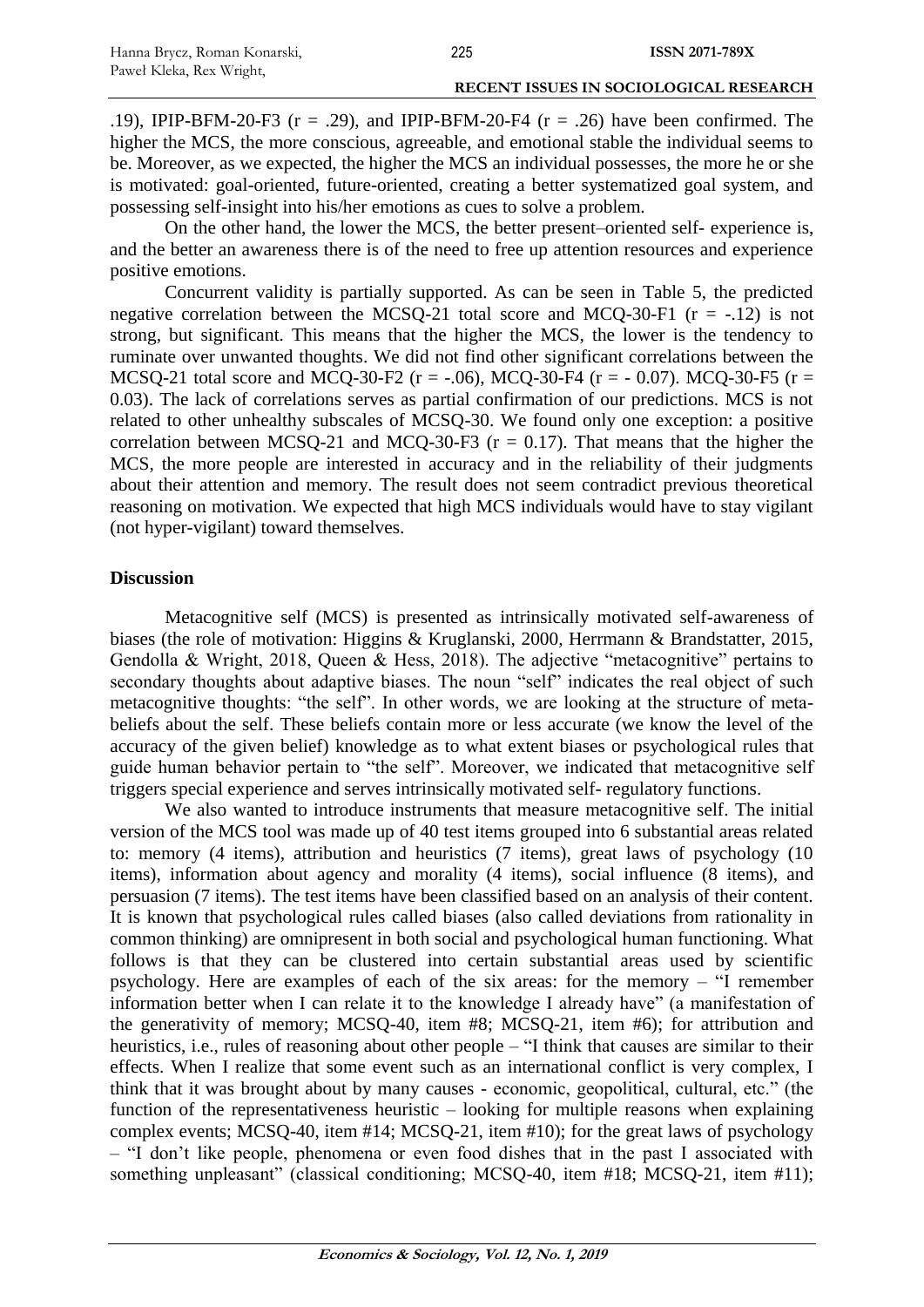for information about community vs. agency – "In important moral matters I am uncompromising towards people. I will judge a murderer negatively although I know that he once saved the life of a drowning child" (the role of the high valence of events when forming moral judgments; MCSQ-40, item #3; MCSQ-24, item #3); for social influence, i.e., reciprocity rules that govern how behaviors and emotions are changed or maintained (socalled social glue) – "When someone gives me a gift, I repay in a similar manner" (the reciprocity principle; MCSQ-40, item #37; MCSQ-21, item #19). Measuring metacognitive self in the six content areas assumes a bi-factor structure. Although the authors assume a single-factor structure of MCS, the result of measuring this construct in different substantial areas is that part of the shared variance (covariance) of the test items is determined by the common construct (metacognitive self), and another part is determined by the shared content of test items. In consequence, we can expect a four-factor structure of the tool that mirrors four substantial areas on the first level, and one factor that mirrors the construct of metacognitive self on a higher level of the bi-structure analysis.

We successfully explored the structure of metacognitive self ( $N = 600$ ). According to the theoretical model of MCS that argues that it serves adaptive purposes and is a homogeneous construct, we obtained a single factor of the metaknowledge of self, consisting of 21 items. We isolated a hierarchical factorial structure that fitted the data well (fit to the validation data set:  $\chi^2 = 969.97$ ; df = 246;  $p < 0.001$ ; RMSEA = 0.065; CFI = 0.903) with four factors making up one main factor: MCS. Factor explain only 28.1% of variance. What is more, these factors group biases, psychological rules in terms of which areas of human functioning they belong to. If we understand MCS as a human disposition, we cannot – for example – treat the laws of memory as separate from social proto-influence, which, in turn, cannot be detached from how heuristics work. This is why it is not surprising that the subscales have little reliability, while the reliability of the entire MCSQ-21 scale is high.

When presenting the shortened version of the tool measuring MCS, we do not reevaluate its theoretical validity, which has already been established well for the MCSQ-40 version (Brycz & Karasiewicz, 2011). The results of theoretical validity analysis indicate that MCS does not correlate with Rosenberg's scale, and therefore meets the requirement of neutrality in relation to self-esteem. Items of MCSQ-40 include no ego-threatening content, which is why MCS is resistant to distortions resulting from impression management. MCS was found to be significantly correlated with extroversion and agreeableness. Moreover, under conditions of active discrepancy between ideal Self vs. real Self and of the Self-others discrepancy (Higgins, 1996), the MCS score is significantly lower than under conditions of active group Self, and when estimating the discrepancy between Self and other nations (Brycz & Karsiewicz, 2011).

In addition, the described present study revealed that the relationship between MCS and education and gender do not exist. Brycz and Karasiewicz (2011) found that the role of education for MCS appears to be virtual – the real factor correlating with MCS was the attitude of self-knowledge, i.e., the tendency for self-insight and intraception, which is more often characteristic of women than men (Showers & Kling, 1996). A statistically significant difference appeared between the average scores of metacognitive self obtained in the groups of women (M = 50.97, SD = 9.85) and men (M = 48.94, SD = 10.07), t(1184) = 3.45;  $p < .001$ (Brycz & Karsiewicz, 2011). However we did not replicate the gender difference on validation group (N = 600): women M = 3.06, SD = 0.59 vs. men M = 2.94, SD = 0.60, t(592)  $= .303$ ;  $p = .762$ . What is more, the study revealed that the correlation between metacognitive self and the age of participants proved to be statistically insignificant:  $r = .009$ ;  $p > .80$ . Level of education does not make a difference in the metacognitive self scores either,  $F(4, 595) =$ 0.79;  $p > .50$ . This fact supports the assumption that it is the MCS is relatively independent of participant's gender, age or education, which translates into higher MCS scores. The result on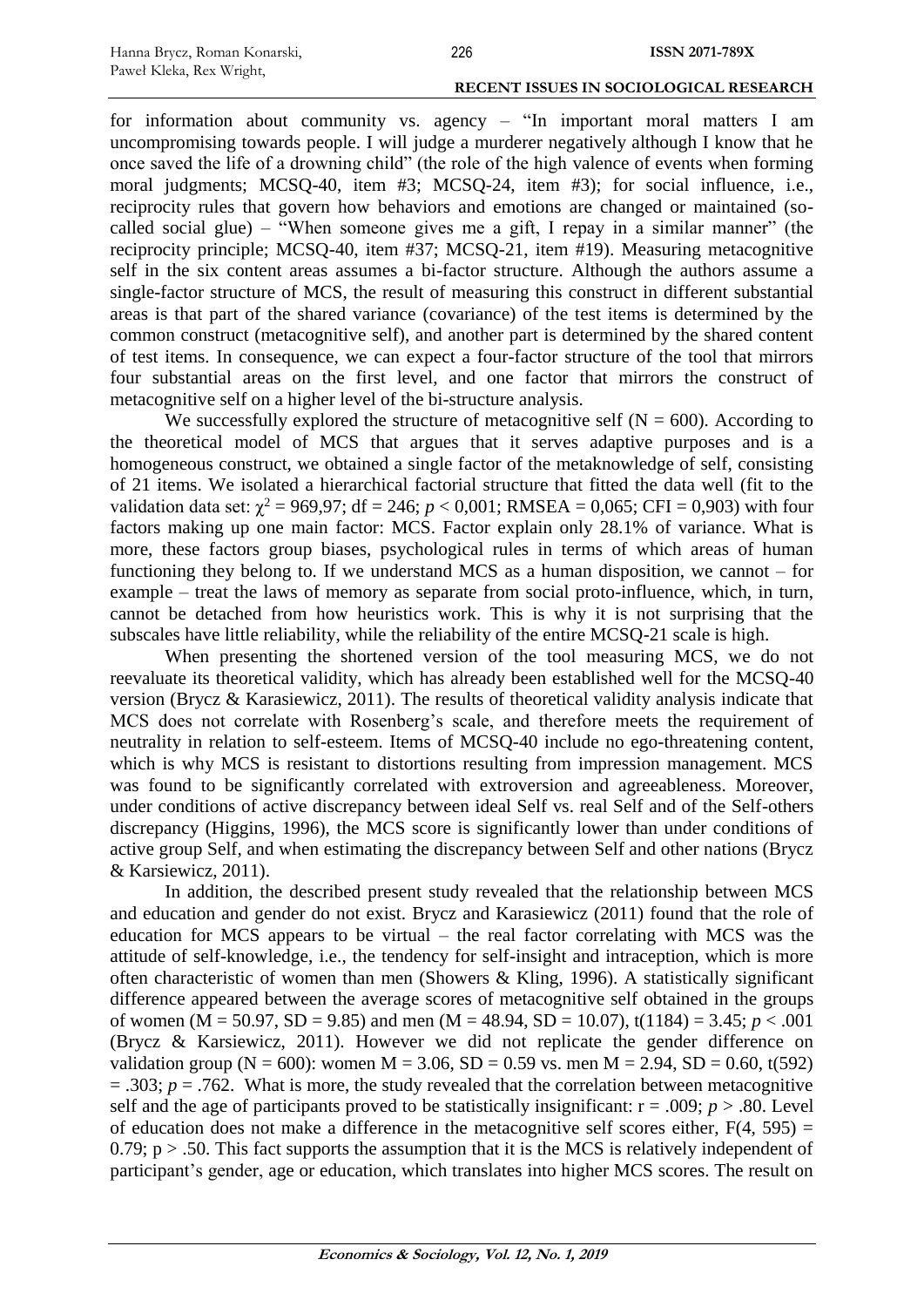gender difference obtained by Brycz & Karsiewicz (2011) is in keeping with international studies which noted higher measures of metacognition in women than men. For example, Kolić-Vehovec, Bajšanski and Zubković (2010) used longitudinal studies to demonstrate that high-school girls were quicker to acquire metacognitive strategies of learning than highschool boys. Similarly, de Acedo Lizarraga and de Acedo Baquedano (2013) examined 360 women and men from the University of Navarra with the Scale of Metacognitive Creativity and found slightly higher scores among women, as compared to men. Presented in this article studies don't support the findings.

Moreover, the convergent and concurrent validity of MCSQ-21 added new support to our thesis on the MCS intrinsically motivated self-regulatory function. The more metacognitive self a person has, the more available for him/her is "confidence in interpreting emotions as cues that help to solve a problem" and "confidence in systematizing the hierarchy of goals" (Beer & Moneta, 2010), as well as "future-oriented self- and goal–directed behavior" (Ghorbani, et. al., 2008; de Ridder, Kroese, & Gillebaart, 2018). In addition, there is more agreeableness, consciousness, extraversion, intellect (Big Five), and deeper processing of one's own accuracy (MCQ-30, F3). All these traits, metacognitive adaptive features, confirm our thesis on the intrinsically motivated self- regulatory functions of MCS. Further support for this argument flows from no (or negative) correlations between MCS and maladaptive metacognition (Wells, et al., 1996).

Metacognitive self as self- awareness of biases may be also understood as a human ability to perceive the functioning of psychological rules, biases, illusions, and deviations from irrationality in one's behavior. The more accurate the self- awareness (MCS), the more the individual motivational benefits. Previous studies have demonstrated that MCS has important self-regulatory functions. It seems that by creating a new shorter tool, MCSQ-21, researchers can now accurately test individual differences in terms of metacognitive self. The instrument makes it possible to differentiate how high- and low-MCS individuals function in different areas of social life, what their individual intrinsically motivated self-regulation looks like, whether they are persistent in pursuing their goals, and, when confronted with physical inconveniences, if they are internally motivated, autonomous, and thinking reflexively. Additionally, metacognitive self can become a construct that helps to understand how a person transgresses the actor-observer asymmetry in one's own perception (Weiner, 2018).

## **Acknowledgments**

Research reported in this article was financed under National Science Centre grant agreement number 2013/11/B/HS6/01463.

## **Electronic Supplementary Material**

The electronic supplementary materials are available at <http://dx.doi.org/10.17605/OSF.IO/EWZYG> ESM 1. Data 1 Raw data from study 1 in SAV format. ESM 2. Data 2 Raw data from study 2 in SAV format. ESM 3. Table (DOCX) English version of the MCSQ-21 in MS Word format. ESM 4. Table (Pages) English version of the MCSQ-21 in Mac OSX Pages format. ESM 5. Table (PDF)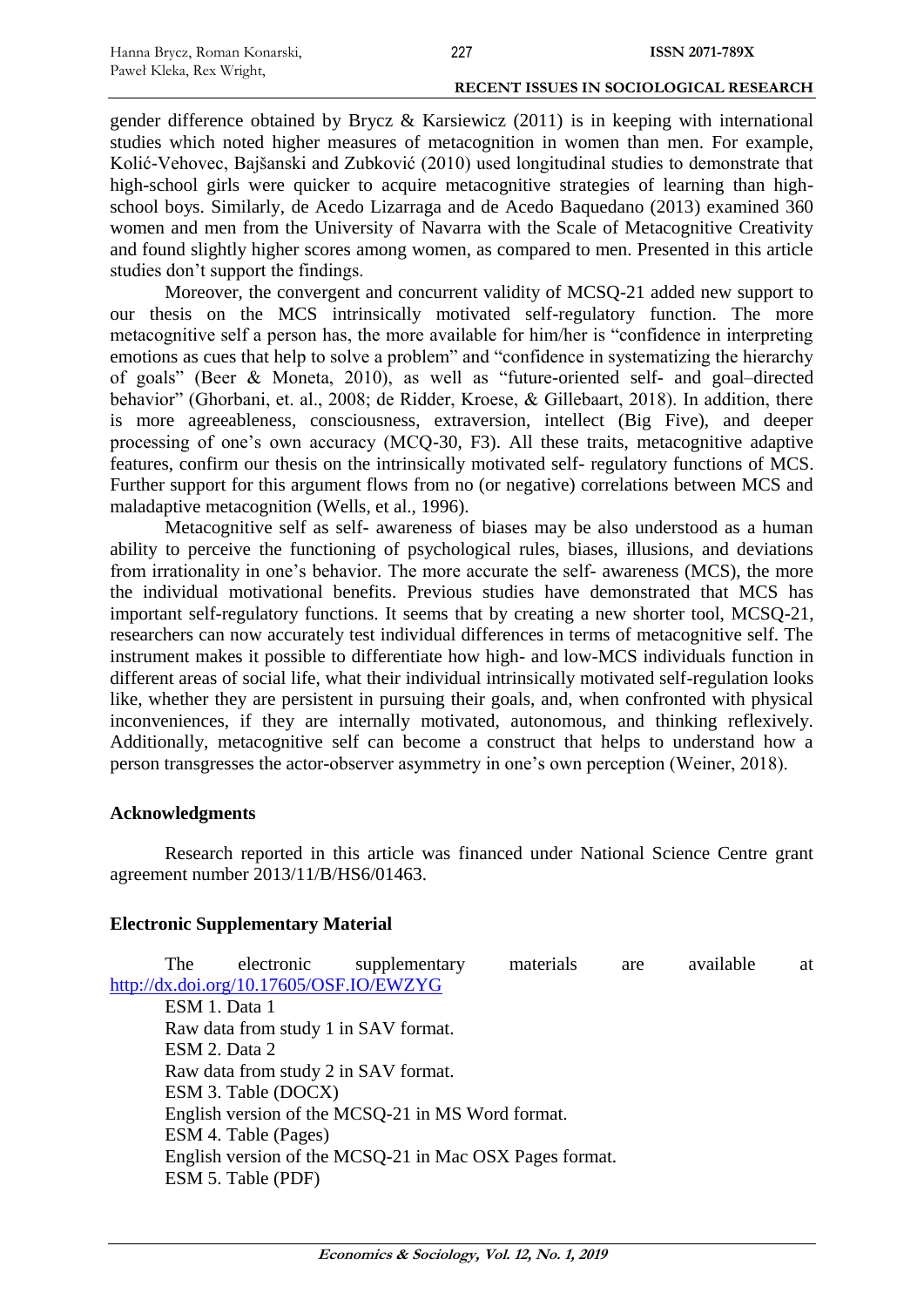English version of the MCSQ-21 in PDF format.

#### **References**

- Alice, M. D., Dunning, D. A., Krueger, J. I. (eds.). (2005). *The self in social judgment.* New York–Hove: Psychology Press.
- Becker, L. B., & Kosicki, G. (1995). Understanding the message producer/message receiver transaction. *Research in Political Psychology*, *7,* 33-62.
- Belanger, J. J., Schumpe, B. M., Lafreniere, M-A. K., Giacomantonio M., Brizi, A., Kruglanski, A. (2016). Beyond goal-commitment: How expectancy shapes means evaluation. *Motivation Science, 2(2)*, 67-84. Doi: 10.1037/mot000031
- de Acedo Lizarraga, M. L. S., & de Acedo Baquedano, M. T. S. (2013). How creative potential is related to metacognition. *European Journal of Education and Psychology*, *2,* 69–81.
- Bar-Tal, Y. (1994). The Effect of mundane decision making of the need and ability to achieve cognitive structure. *European Journal of Personality, 8,* 45-58.
- Bar-Tal, Y., Brycz, H., Dolinska B., & Dolinski, D. (2017). When saying that you are biased means that you are accurate? The moderating effect of cognitive structuring on relationship between metacognitive self and confirmation bias use. *Current Psychology, 1-7.* 10.1007/s12144-017-9729-y
- Beer, N., & Moneta, G. (2010). Construct and concurrent validity of the Positive Metacognitions and Positive Meta – Emotions Questionnaire. *Personality and Individual Differences, 49*, 977–982.
- Brinol, P., DeMarree, K. G. (eds.). (2012). *Social Metacognition.* New York: Psychology Press Francis & Taylor Group.
- Brunner, M., & Sub, H.-M. (2005). Analyzing the reliability of multidimensional measures: An example from intelligence research. *Educational and Psychological Measurement, 65*(2), 227-240.
- Bryant, F. B., & Satorra, A. (2012). Principles and practice of scaled difference Chi-Square testing. *Structural Equation Modeling, 19*, 372-398.
- Brycz, H. (2011). Perception accuracy of biases in self and in others. *Psychology Research 1*(3), 203- 215.
- Brycz, H., & Karasiewicz, K. (2011). Metacognition and self-regulation: the Metacognitive Self Scale. *Acta Neuropsychologica, 9*(3), 263-498.
- Brycz, H. (2011). Motivational research in Poland. Metacognitive Self as motivational regulatory fit. *Society for the Study of Motivation Annual Meeting*; a speech given at Presidential Symposium; Washington DC.
- Brycz, H. (2014). Metacognitive self and the elements of human ability to self-regulate. *Journal of Neuroscience and Sensory Applications, 1*, 1–5.
- Brycz, H., Wyszomirska-Góra, M., Bar-Tal, Y., & Wiśniewski, P. (2014). The effect of metacognitive self on confirmation bias revealed in relation to community and competence. *Polish Psychological Bulletin, 45*, 306–311.
- Brycz, H., Wyszomirska-Góra, M., Konarski, R., & Wojciszke, B. (2018). Metacognitive self fosters drive for self-knowledge. The role of metacognitive self to search diagnostic information about self. *Polish Psychological Bulletin, 49(1)*, 66-76.
- Cai, L., Thissen, D., & du Toit, S. (2011). *IRTPRO: User's guide* (Version 7.3) [Computer software]. Chicago: Scientific Software International.
- Chapman, L. J., & Chapman, J. (1969). Illusory correlation as an obstacle to use of the valid psychodiagnostic signs. *Journal of Abnormal Psychology, 74*, 271-280.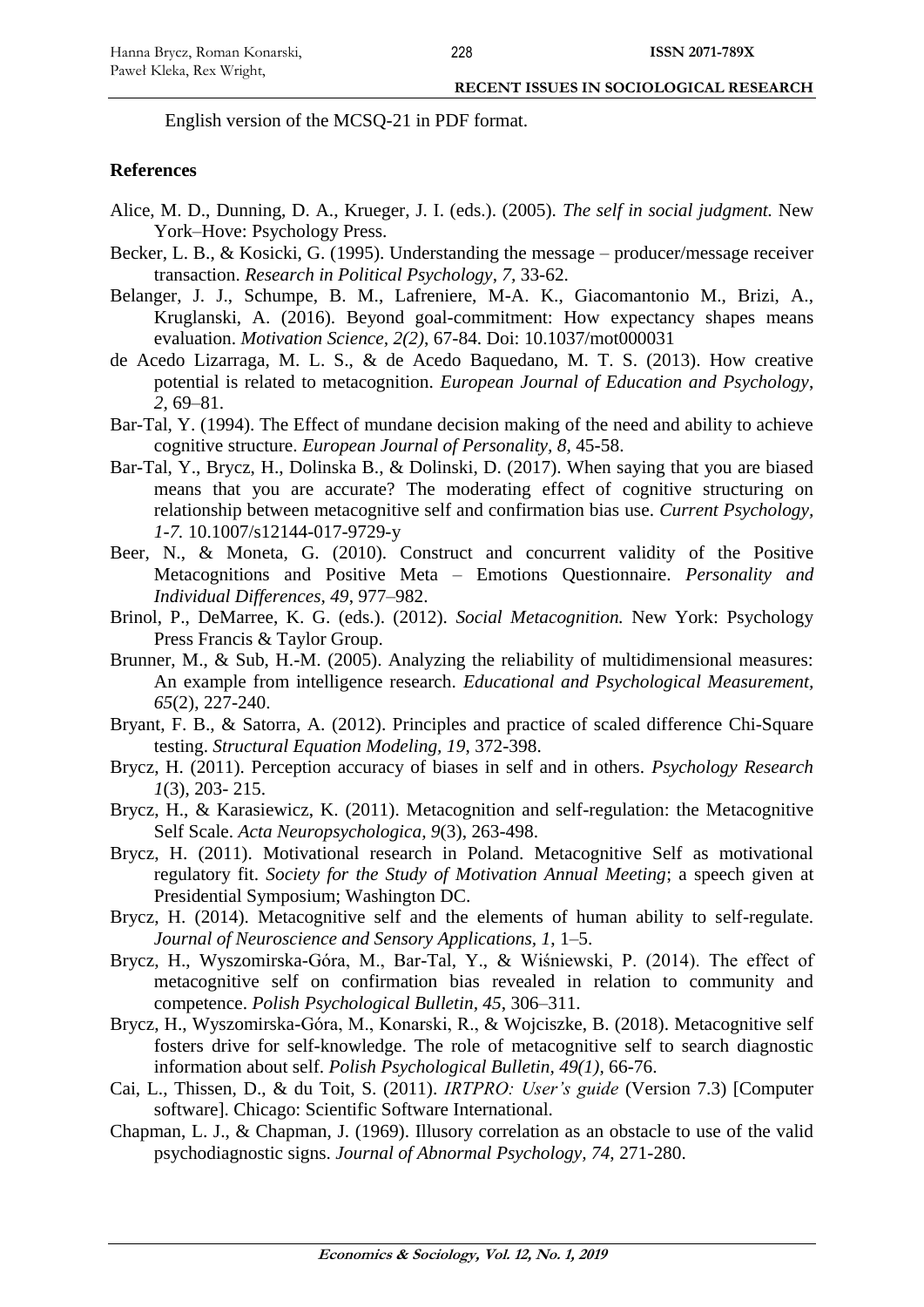- Carthwright-Hatton, S., & Wells, A. (1997). Beliefs about worry and intrusions. The metacognition questionnaire and its correlates. *Journal of Anxiety Disorders, 11*, 279- 296.
- Cialdini, R. (1993). *Influence. Science and Practice.* Harper Collins College Publisher.
- Colvin, C., Block, J. (1994). Do positive illusions foster mental health? An examination of the Taylor and Brown Formulation. *Psychological Bulletin, 116*, 3–20.
- Danaj, A., Lazanyi, K., & Bilan Y. (2018). Perceptions and implications of immigration in France - economic, social, political and cultural perspectives. *Economics & Sociology, 11*(3), 226-247. Doi: 10.14254/2071-789X.2018/11-3/14
- De Ridder, D., Kroese, F., & Gillebaart, M. (2018). Whatever happened to self-control? A proposal for integrating notions from Trait Self-Control Studies into State Self-Control Research. *Motivation Science, 4*(1), 39-49. doi: 10.1037/mot0000062
- Dragan, W., & Dragan, M. (2011). Polish validation of MCQ-30 [Polska adaptacja skali MCQ-30]. *Psychiatria Polska, 45*, 545–553.
- Dunlosky, J., & Metcalfe, J. (2009). *Metacognition*. Thousand Oaks: Sage.
- Dweck, C. (2000). *Self-theories. Their role in motivation, and development.* Hove: Psychology Press & Taylor and Francis Group, LLC.
- Efklides, A. (2008). Metacognition: Defining its facets and levels of functioning in relation to self-regulation and co-regulation. *European Psychologist, 13*, 277–287.
- Efklides, A., & Valachopoulos, S. (2012). Measurement of metacognitive knowledge of self, task, and strategies in mathematics. *European Journal of Psychological Assessment, 28,*  227–239.
- Flavell, J. (1979). Metacognition and cognitive monitoring: A new area of cognitive developmental inquiry. *American Psychologist, 34,* 906–911.
- Fleming, N. C. (2013). Political extremes and extremist politics. *Political Studies Review,*  12(3), 395-401. Doi: 10.1111/1478-9302.12030
- Gadermann, A. M., Guhn, M., & Zumbo, B. D. (2012). Estimating ordinal reliability for Likert-type and ordinal item response data: A conceptual, empirical, and practical guide. *Practical Assessment Research & Evaluation, 17*(3), 1-13.
- Graham, J. M. (2006). Congeneric and (essentially) tau-equivalent estimates of score reliability. *Educational and Psychological Measurement, 66*(6), 930-944.
- Ghorbani, N., Watson, P. J., & Hargis, M. B. (2010). Integrative Self-Knowledge Scale: Correlations and incremental validity of a cross-cultural measure developed in Iran and the United States. *The Journal of Psychology, 142*(4), 395-412. doi: 10.3200/JRPL.142.4.395-412
- Gendolla, G. H. E., & Wright, R. A. (2018). Updates on the Development of Motivation Science. *Motivation Science, 4*(1), 1-3. doi: 10.1037/mot0000102
- Goldberg, L. R. (1992). The development of markers of Big Five factor structure. *Psychological Assessment, 4*(1), 26-42.
- Guilford, J. P. (1981). Higher-order structure-of-intellect. *Multivariate Behavioral Research, 16*, 411–435.
- Gunnel, J. (2009). Political Inquiry and the Metapractical Voice. *Political Research Quarterly*, 62(1), 3-15. doi: 10.1177/10659112908317025
- Harvey, J. H., & Smith, W. P. (1977). *Social Psychology: An attributional approach.* Saint Louis: The C. V. Mosby Comp.
- Heider, F. (1958). *The psychology of interpersonal relationship*. New York: Wiley.
- Hefer, C., & Dreisbach, G. (2016). The motivational modulation of proactive control in a modified version of the AX-Continous Performance Task: Evidence from cue-based and prime-based preparation. *Motivation Science, 2*(2), 116-134. doi:10.1037/mot0000034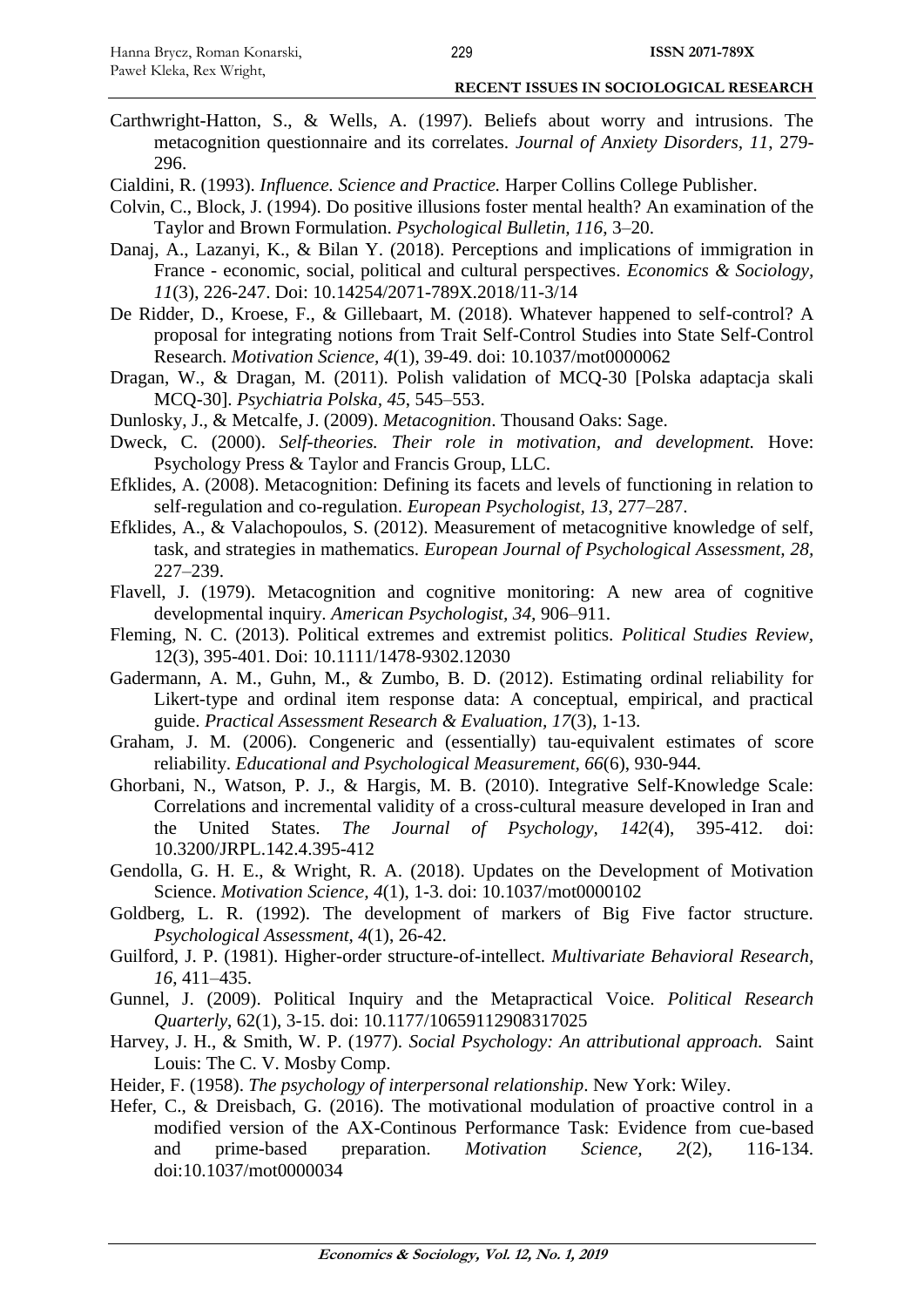- Herrmann, M., & Brandstatter, V. (2015). Action crisis and goal disangagemet: Longitudinal evidence on the perspective validity of motivational phase in goal striving. *Motivationa Science, 1*(2), 121-136. Doi: 10.1037/mot0000016
- Higgins, E.T. (1996). The "self digest": self-knowledge serving self-regulatory functions. *Journal of Personality and Social Psychology, 71*(6), 1062–1083.
- Higgins, E. T., & Kruglanski, A. W. (2000) (Eds.). *Motivational Science. Social and Personality Perspectives.* Psychology Press: Francis & Taylor Group.
- Jost, J., Kruglanski, A., & Nelson, T. (1998). Social Metacognition: An expansionist review. *Personality and Social Psychology Review, 2,* 137-154.
- Kephart W. M. (1950). The sociology of the minority. *Phylon*, 11(1), 42-49. Doi: 10.2307/271857
- Kahneman, D., & Tversky, A. (1973). On the psychology of prediction. *Psychological Review, 80*, 237–251.
- Kolić-Vehovec, S., Bajšanski, I., & Zubković, B. R. (2010). Metacognition, and reading comprehension: Age and gender differences. In: A. Efklides, P. Misailidi, *Trends and prospects in metacognition research* (pp. 327–344). Springer: Science & Business Media.
- Konarski, R., & Brycz, H. (2017). Construct and concurrent validity of the Positive Metacognitions and Positive Meta-Emotions Questionnaire in the Polish population. *SAGE Open*, *1*(7). Doi: 10.1177/2158244017705423
- Koriat, A. (2007). Metacognition and consciousness. In: P. Zelazo, M. Moscovitch (eds.), *The Cambridge handbook of consciousness* (pp. 289–325). Cambridge: Cambridge University Press.
- Kruglanski, A. W. (1989). *Lay epistemics and human knowledge: Cognitive and motivational biases.* New York: Plenum.
- Langer, E. (1975). The illusion of control. *Journal of Personality and Social Psychology, 32*, 311–329.
- Markowska Przybyła, U., & Ramey, D. (2015). Social capital and polish students' behavior in experimental games designed to illustrate cooperation. *Economics & Sociology,* 8(4), 191-206. Doi: 10.14254/2071-789X.2015/8-4/14
- McDonald, R. P. (1999). *Test Theory: A unified treatment.* Mahwah, New Jersey: LEA.
- Miller, M. B. (1995). Coefficient alpha: A basic introduction from the perspectives of classical test theory and structural equation modeling. *Structural Equation Modeling, 2*(3), 255-273.
- Muthén, L. K., & Muthén, B. O. (2014). *Mplus: Statistical analysis with latent variables (Version 7.4)* [Computer program]. Los Angeles: Muthén & Muthén.
- Nelson, T., & Narens, L. (1990). Metamemory: A theoretical framework and new findings. In: G. H. Bower (eds.), *The psychology of learning and motivation: Advances in research and theory, 26,* (pp. 125–173). San Diego: Academic Press.
- Nisbett, R. E., & Ross, L. (1980). *Human inferences: Strategies and shortcomings of social judgment.* New Jersey: Prentice Hall.
- Nisbett, R. E., & Borgida, E. (1975). Attribution and the psychology of prediction. *Journal of Personality and Social Psychology, 32*, 227-236.
- Pilarska, A. (2016). Psychometric properties and validation of the Polish translation of the Integrative Self-Knowledge Scale. *Polskie Forum Psychologiczne, 21*, 378-393. doi: 10.14656/PFP20160304
- Pressley, M. (2000). Development of grounded theories of complex cognitive processing: Exhaustive within- and between- study analyses on thinking aloud data. In: J. Impara, G. Schraw, C. Impara (eds.), *Issues in the measurement of metacognition* (pp. 261–296). Lincoln: Buros of Mental Measurement.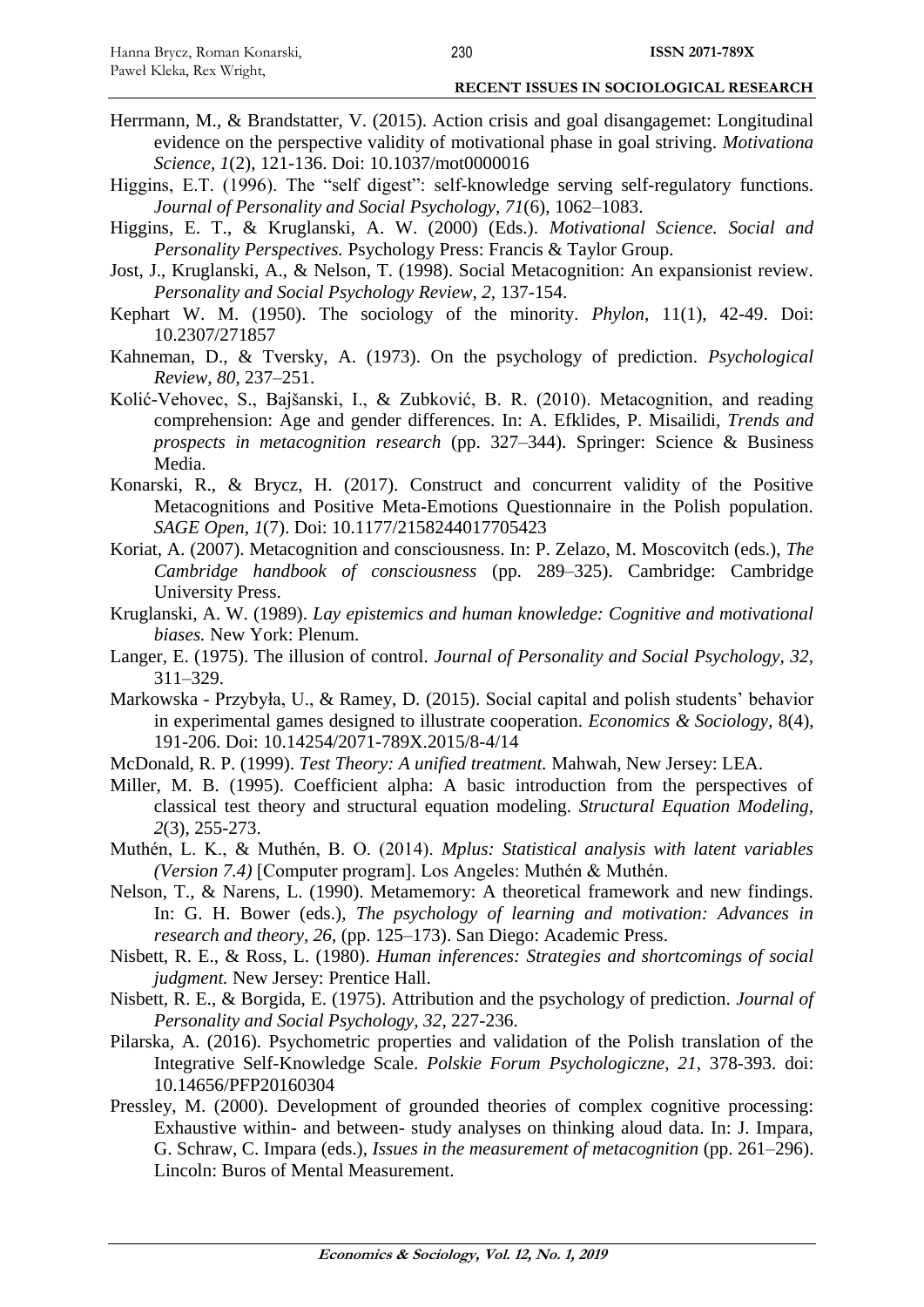- Pronin, E., Lin, D., & Ross, L. (2002) The bias blind spot: Perceptions of bias in self versus others. *Personality and Social Psychology Bulletin, 28*, 369-381
- Reise, S. P. (2012). The rediscovery of bifactor measurement models. *Multivariate Behavioral Research, 47*(5), 667-696.
- Raykov, T. (1997). Estimation of composite reliability for congeneric measures. *Applied Psychological Measurement, 21*(2), 173-184.
- Robb, H. S. (1978). A theoretical note on the sociology of inter- group relations. *Ethnic and Racial Studies,* 1(4), 465-473. doi: 10.1080/01419870.1979.9993245
- Sachs, J. (2001). *Aristotle on the soul and on memory and recollection*. Santa Fe, NM: Green Lion Press.
- Satorra, A., & Bentler, P. M. (1994). Corrections to test statistics and standard errors in covariance structure analysis. In: A. Von Eye, C. C. Clogg (Eds.), *Latent variable analysis: Applications to developmental research* (pp. 399-419). Newbury Park, CA: Sage Publications
- Scholer, A. A., & Miele, D. B. (2016). The role of metamotivation in creating task motivation fit. *Motivation Science, 2* (3), 171-196. doi: 10.1037/mot0000043
- Schraw, G., & Dennison, R. (1994). Assessing metacognitive awareness. C*ontemporary Educational Psychology, 19*, 460–475.
- See, Y. H. M., Petty, R. E., & Fabrigar, L. R. (2008). Affective and cognitive meta-bases of attitudes: Unique effects on information interest and persuasion. *Journal of Personality and Social Psychology, 94*, 938–955.
- Showers, C., & Kling, K. (1996). Organization of self- knowledge: Implications for recovery from sad mood. *Journal of Personality and Social Psychology, 70*, 578–590.
- Strus, W., Cieciuch, J., & Rowinski, T. (2014). Lexical approach to Big Five: Short Questionnaire IPIP-BFM – 50 [Polska Adaptacja Kwestionariusza IPIP – BFM – 50 do pomiaru Pięciu Cech Osobowości w Ujęciu Leksykalnym]. *Annals of Psychology, 2*, 327-346.
- Schlosser, T., Dunning, D., Johanson, K., L., & Kruger, J. (2013). How the unaware are unskilled? Empirical test of "signal extraction" counterexplanation for the Dunning – Kruger effect in self- evaluation of performance. *Journal of Economic Psychology,* 39, 85-100. doi: 10.2016/j.joep2013.07.004
- Schwarz, N. (2015). Metacognition. In: M. Mikelincer, P. R. Shaver (Eds.). *APA Handbook of Personality and Social Psychology: Vol 1Attitudes and social cognition*, (pp. 203–229), APA.
- Queen, T. L., & Hess T. (2018). Linkages between resources, motivation, and engagement in everyday activities. *Motivation Science, 4*(1), 60–77. Doi: 10.1037/mot0000064
- Taylor, S. E., & Brown, J. D. (1988). Illusion and well-being: A social psychological perspective on mental health. *Psychological Bulletin, 103*, 193-210.
- Thissen, D., & Orlando, M. (2001). Item response theory for items scored in two categories. In: D. Thissen, H. Wainer (eds.), *Test Scoring* (pp. 73–140). Hillsdale: Lawrence Erlbaum Associates.
- Topolewska, E., Skimma, E., Strus, W., Cieciuch, J., & Rowinski, T. (2014). Short Questionnaire for measuring Big Five IPIP-BFM-20 [Krótki Kwestionariusz do Pomiaru Wielkiej Piątki IPIP – BFM-20]. *Annals of Psychology, 2,* 367-384.
- Weiner, B. (2018). The legacy of an attribution approach to motivation and emotion: A Non-Crisis Zone, *Motivation Science, 4* (1), 4-14. 10.1037/mot0000102
- Wells, A. (2009). *Metacognitive therapy for anxiety and depression*. New York: Guilford Press.
- Wells, A., & Purdon, C. (1999). Metacognition and Cognitive Behavior Therapy: A special issue. *Clinical Psychology and Psychotherapy, 6*, 71-72.